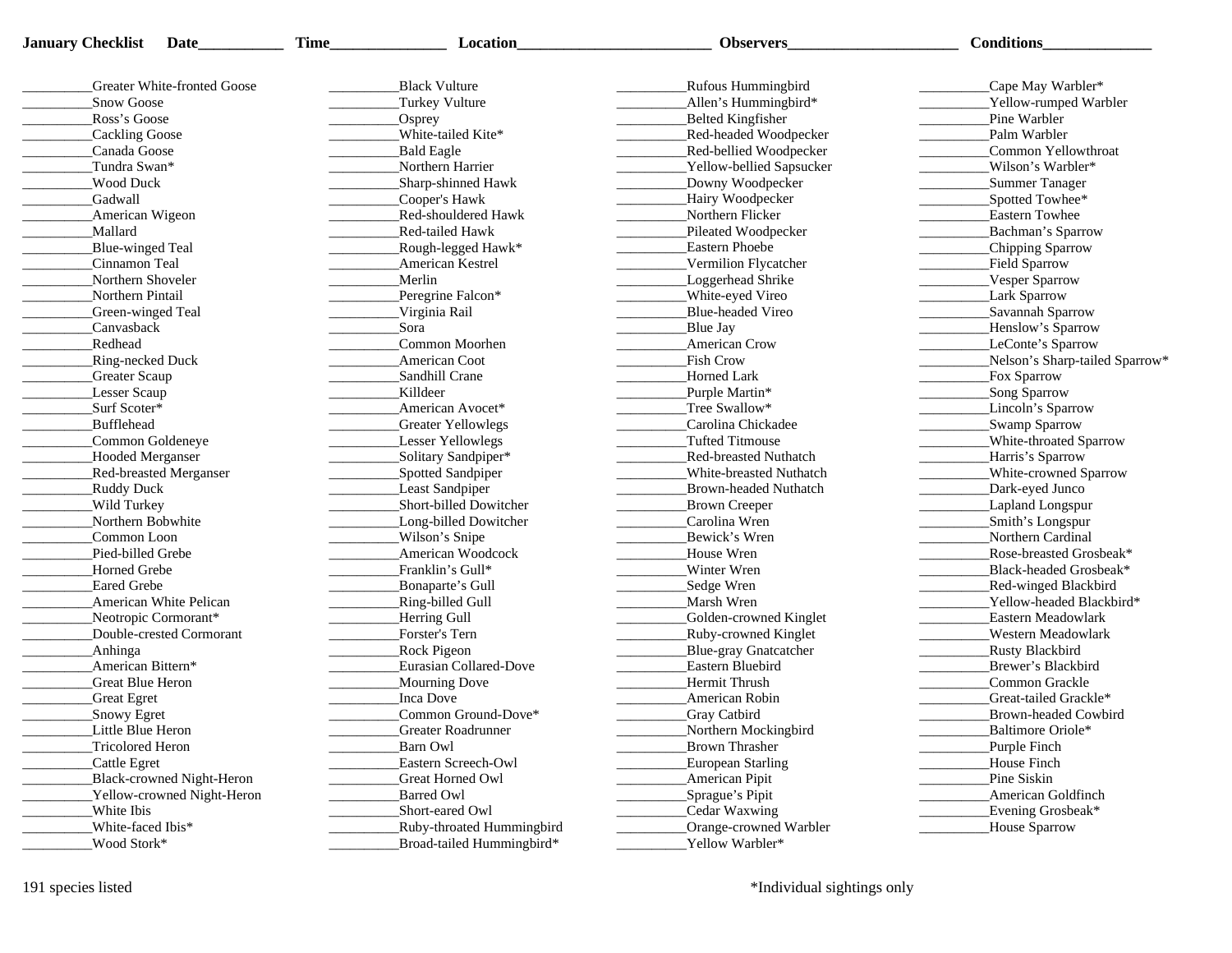| Red-shouldered Hawk<br>Northern Flicker<br>Chipping Sparrow<br>Greater White-fronted Goose<br>Snow Goose<br>Red-tailed Hawk<br>Pileated Woodpecker<br>Field Sparrow<br>Ross' Goose<br><b>Eastern Phoebe</b><br>Vesper Sparrow<br><b>American Kestrel</b><br>Cackling Goose<br>Merlin<br>Vermilion Flycatcher<br><b>Lark Sparrow</b><br>Canada Goose<br>King Rail<br>Loggerhead Shrike<br>Savannah Sparrow<br><b>Wood Duck</b><br>Virginia Rail<br>White-eyed Vireo<br>_Henslow's Sparrow<br>Gadwall<br>Sora<br>Blue-headed Vireo<br>LeConte's Sparrow<br>American Wigeon<br>Common Moorhen<br>Nelson's Sharp-tailed Sp.<br>Blue Jay<br>Mallard<br>American Coot<br><b>American Crow</b><br>Fox Sparrow<br><b>Fish Crow</b><br>Blue-winged Teal<br>Sandhill Crane<br>Song Sparrow<br>Northern Shoveler<br><b>Killdeer</b><br>Horned Lark<br>Lincoln's Sparrow<br>Northern Pintail<br>Greater Yellowlegs<br>Swamp Sparrow<br>Purple Martin<br>White-throated Sparrow<br>Green-winged Teal<br>Lesser Yellowlegs<br>Tree Swallow<br>Spotted Sandpiper<br>No. Rough-winged Swallow<br>Harris's Sparrow<br>Canvasback<br>Redhead<br>Semipalmated Sandpiper<br>Barn Swallow<br>White-crowned Sparrow<br>Least Sandpiper<br>Dark-eyed Junco<br>Ring-necked Duck<br>Carolina Chickadee<br>Dunlin<br><b>Greater Scaup</b><br><b>Tufted Titmouse</b><br>Lapland Longspur<br>Lesser Scaup<br>Short-billed Dowitcher<br>Smith's Longspur<br><b>Red-breasted Nuthatch</b><br>Bufflehead<br>Long-billed Dowitcher<br>Northern Cardinal<br>White-breasted Nuthatch<br>Common Goldeneye<br>Wilson's Snipe<br>Dickcissel<br><b>Brown-headed Nuthatch</b><br>American Woodcock<br><b>Hooded Merganser</b><br>Brown Creeper<br><b>Red-winged Blackbird</b><br>Bonaparte's Gull<br>Carolina Wren<br><b>Red-breasted Merganser</b><br>Eastern Meadowlark<br>Ring-billed Gull<br>Bewick's Wren<br>Ruddy Duck<br>Western Meadowlark<br>Wild Turkey<br>Herring Gull<br>House Wren<br><b>Rusty Blackbird</b><br>Forster's Tern<br>Northern Bobwhite<br>Winter Wren<br>Brewer's Blackbird<br>Common Loon<br>Rock Pigeon<br>_Sedge Wren<br>Common Grackle<br>Pied-billed Grebe<br>Eurasian Collared-Dove<br>Marsh Wren<br>Brown-headed Cowbird<br>Horned Grebe<br>Mourning Dove<br>Golden-crowned Kinglet<br><b>Baltimore Oriole</b><br><b>Eared Grebe</b><br>Inca Dove<br>_Ruby-crowned Kinglet<br>Purple Finch<br>Common Ground-Dove<br>American White Pelican<br>Blue-gray Gnatcatcher<br>House Finch<br>Pine Siskin<br>Double-crested Cormorant<br>Greater Roadrunner<br>Eastern Bluebird<br>Anhinga<br>Barn Owl<br>Hermit Thrush<br>American Goldfinch<br>Great Blue Heron<br>Eastern Screech-Owl<br>American Robin<br>House Sparrow<br>$\overline{\phantom{a}}$<br>Great Egret<br>Great Horned Owl<br>Gray Catbird<br>Snowy Egret<br><b>Barred Owl</b><br>Northern Mockingbird<br>Little Blue Heron<br>Short-eared Owl<br><b>Brown Thrasher</b><br>Tricolored Heron<br><b>Ruby-throated Hummingbird</b><br><b>European Starling</b><br>_Calliope Hummingibrd*<br>Cattle Egret<br><b>American Pipit</b><br>Blk-crowned Night-Heron<br>Broad-tailed Hummingbird*<br>Sprague's Pipit<br>Yel-crowned Night-Heron<br>Rufous Hummingbird<br>Cedar Waxwing<br>_Allen's Hummingbird*<br>Orange-crowned Warbler<br>White Ibis<br><b>Black Vulture</b><br>Belted Kingfisher<br>Yellow-rumped Warbler<br>Pine Warbler<br>Red-headed Woodpecker<br>Turkey Vulture<br>_Osprey<br>_Red-bellied Woodpecker<br>Common Yellowthroat<br><b>Yellow-bellied Sapsucker</b><br>Bald Eagle<br>Summer Tanager<br>Northern Harrier<br>Downy Woodpecker<br>Eastern Towhee<br>Hairy Woodpecker<br>Sharp-shinned Hawk<br>Spotted Towhee | <b>February Checklist Date</b> | Location<br><b>Time</b> | <b>Observers</b>  | <b>Conditions</b> |
|---------------------------------------------------------------------------------------------------------------------------------------------------------------------------------------------------------------------------------------------------------------------------------------------------------------------------------------------------------------------------------------------------------------------------------------------------------------------------------------------------------------------------------------------------------------------------------------------------------------------------------------------------------------------------------------------------------------------------------------------------------------------------------------------------------------------------------------------------------------------------------------------------------------------------------------------------------------------------------------------------------------------------------------------------------------------------------------------------------------------------------------------------------------------------------------------------------------------------------------------------------------------------------------------------------------------------------------------------------------------------------------------------------------------------------------------------------------------------------------------------------------------------------------------------------------------------------------------------------------------------------------------------------------------------------------------------------------------------------------------------------------------------------------------------------------------------------------------------------------------------------------------------------------------------------------------------------------------------------------------------------------------------------------------------------------------------------------------------------------------------------------------------------------------------------------------------------------------------------------------------------------------------------------------------------------------------------------------------------------------------------------------------------------------------------------------------------------------------------------------------------------------------------------------------------------------------------------------------------------------------------------------------------------------------------------------------------------------------------------------------------------------------------------------------------------------------------------------------------------------------------------------------------------------------------------------------------------------------------------------------------------------------------------------------------------------------------------------------------------------------------------------------------------------------------------------------------------------------------------------------------------------------------------------------------------------------------------------------------------------------------------------------------------------------------------------------------------------------------------------------------------------------------------------------------------------------------------------------------------------------------------------------------------------------------------|--------------------------------|-------------------------|-------------------|-------------------|
|                                                                                                                                                                                                                                                                                                                                                                                                                                                                                                                                                                                                                                                                                                                                                                                                                                                                                                                                                                                                                                                                                                                                                                                                                                                                                                                                                                                                                                                                                                                                                                                                                                                                                                                                                                                                                                                                                                                                                                                                                                                                                                                                                                                                                                                                                                                                                                                                                                                                                                                                                                                                                                                                                                                                                                                                                                                                                                                                                                                                                                                                                                                                                                                                                                                                                                                                                                                                                                                                                                                                                                                                                                                                                       |                                |                         |                   |                   |
|                                                                                                                                                                                                                                                                                                                                                                                                                                                                                                                                                                                                                                                                                                                                                                                                                                                                                                                                                                                                                                                                                                                                                                                                                                                                                                                                                                                                                                                                                                                                                                                                                                                                                                                                                                                                                                                                                                                                                                                                                                                                                                                                                                                                                                                                                                                                                                                                                                                                                                                                                                                                                                                                                                                                                                                                                                                                                                                                                                                                                                                                                                                                                                                                                                                                                                                                                                                                                                                                                                                                                                                                                                                                                       |                                |                         |                   |                   |
|                                                                                                                                                                                                                                                                                                                                                                                                                                                                                                                                                                                                                                                                                                                                                                                                                                                                                                                                                                                                                                                                                                                                                                                                                                                                                                                                                                                                                                                                                                                                                                                                                                                                                                                                                                                                                                                                                                                                                                                                                                                                                                                                                                                                                                                                                                                                                                                                                                                                                                                                                                                                                                                                                                                                                                                                                                                                                                                                                                                                                                                                                                                                                                                                                                                                                                                                                                                                                                                                                                                                                                                                                                                                                       |                                |                         |                   |                   |
|                                                                                                                                                                                                                                                                                                                                                                                                                                                                                                                                                                                                                                                                                                                                                                                                                                                                                                                                                                                                                                                                                                                                                                                                                                                                                                                                                                                                                                                                                                                                                                                                                                                                                                                                                                                                                                                                                                                                                                                                                                                                                                                                                                                                                                                                                                                                                                                                                                                                                                                                                                                                                                                                                                                                                                                                                                                                                                                                                                                                                                                                                                                                                                                                                                                                                                                                                                                                                                                                                                                                                                                                                                                                                       |                                |                         |                   |                   |
|                                                                                                                                                                                                                                                                                                                                                                                                                                                                                                                                                                                                                                                                                                                                                                                                                                                                                                                                                                                                                                                                                                                                                                                                                                                                                                                                                                                                                                                                                                                                                                                                                                                                                                                                                                                                                                                                                                                                                                                                                                                                                                                                                                                                                                                                                                                                                                                                                                                                                                                                                                                                                                                                                                                                                                                                                                                                                                                                                                                                                                                                                                                                                                                                                                                                                                                                                                                                                                                                                                                                                                                                                                                                                       |                                |                         |                   |                   |
|                                                                                                                                                                                                                                                                                                                                                                                                                                                                                                                                                                                                                                                                                                                                                                                                                                                                                                                                                                                                                                                                                                                                                                                                                                                                                                                                                                                                                                                                                                                                                                                                                                                                                                                                                                                                                                                                                                                                                                                                                                                                                                                                                                                                                                                                                                                                                                                                                                                                                                                                                                                                                                                                                                                                                                                                                                                                                                                                                                                                                                                                                                                                                                                                                                                                                                                                                                                                                                                                                                                                                                                                                                                                                       |                                |                         |                   |                   |
|                                                                                                                                                                                                                                                                                                                                                                                                                                                                                                                                                                                                                                                                                                                                                                                                                                                                                                                                                                                                                                                                                                                                                                                                                                                                                                                                                                                                                                                                                                                                                                                                                                                                                                                                                                                                                                                                                                                                                                                                                                                                                                                                                                                                                                                                                                                                                                                                                                                                                                                                                                                                                                                                                                                                                                                                                                                                                                                                                                                                                                                                                                                                                                                                                                                                                                                                                                                                                                                                                                                                                                                                                                                                                       |                                |                         |                   |                   |
|                                                                                                                                                                                                                                                                                                                                                                                                                                                                                                                                                                                                                                                                                                                                                                                                                                                                                                                                                                                                                                                                                                                                                                                                                                                                                                                                                                                                                                                                                                                                                                                                                                                                                                                                                                                                                                                                                                                                                                                                                                                                                                                                                                                                                                                                                                                                                                                                                                                                                                                                                                                                                                                                                                                                                                                                                                                                                                                                                                                                                                                                                                                                                                                                                                                                                                                                                                                                                                                                                                                                                                                                                                                                                       |                                |                         |                   |                   |
|                                                                                                                                                                                                                                                                                                                                                                                                                                                                                                                                                                                                                                                                                                                                                                                                                                                                                                                                                                                                                                                                                                                                                                                                                                                                                                                                                                                                                                                                                                                                                                                                                                                                                                                                                                                                                                                                                                                                                                                                                                                                                                                                                                                                                                                                                                                                                                                                                                                                                                                                                                                                                                                                                                                                                                                                                                                                                                                                                                                                                                                                                                                                                                                                                                                                                                                                                                                                                                                                                                                                                                                                                                                                                       |                                |                         |                   |                   |
|                                                                                                                                                                                                                                                                                                                                                                                                                                                                                                                                                                                                                                                                                                                                                                                                                                                                                                                                                                                                                                                                                                                                                                                                                                                                                                                                                                                                                                                                                                                                                                                                                                                                                                                                                                                                                                                                                                                                                                                                                                                                                                                                                                                                                                                                                                                                                                                                                                                                                                                                                                                                                                                                                                                                                                                                                                                                                                                                                                                                                                                                                                                                                                                                                                                                                                                                                                                                                                                                                                                                                                                                                                                                                       |                                |                         |                   |                   |
|                                                                                                                                                                                                                                                                                                                                                                                                                                                                                                                                                                                                                                                                                                                                                                                                                                                                                                                                                                                                                                                                                                                                                                                                                                                                                                                                                                                                                                                                                                                                                                                                                                                                                                                                                                                                                                                                                                                                                                                                                                                                                                                                                                                                                                                                                                                                                                                                                                                                                                                                                                                                                                                                                                                                                                                                                                                                                                                                                                                                                                                                                                                                                                                                                                                                                                                                                                                                                                                                                                                                                                                                                                                                                       |                                |                         |                   |                   |
|                                                                                                                                                                                                                                                                                                                                                                                                                                                                                                                                                                                                                                                                                                                                                                                                                                                                                                                                                                                                                                                                                                                                                                                                                                                                                                                                                                                                                                                                                                                                                                                                                                                                                                                                                                                                                                                                                                                                                                                                                                                                                                                                                                                                                                                                                                                                                                                                                                                                                                                                                                                                                                                                                                                                                                                                                                                                                                                                                                                                                                                                                                                                                                                                                                                                                                                                                                                                                                                                                                                                                                                                                                                                                       |                                |                         |                   |                   |
|                                                                                                                                                                                                                                                                                                                                                                                                                                                                                                                                                                                                                                                                                                                                                                                                                                                                                                                                                                                                                                                                                                                                                                                                                                                                                                                                                                                                                                                                                                                                                                                                                                                                                                                                                                                                                                                                                                                                                                                                                                                                                                                                                                                                                                                                                                                                                                                                                                                                                                                                                                                                                                                                                                                                                                                                                                                                                                                                                                                                                                                                                                                                                                                                                                                                                                                                                                                                                                                                                                                                                                                                                                                                                       |                                |                         |                   |                   |
|                                                                                                                                                                                                                                                                                                                                                                                                                                                                                                                                                                                                                                                                                                                                                                                                                                                                                                                                                                                                                                                                                                                                                                                                                                                                                                                                                                                                                                                                                                                                                                                                                                                                                                                                                                                                                                                                                                                                                                                                                                                                                                                                                                                                                                                                                                                                                                                                                                                                                                                                                                                                                                                                                                                                                                                                                                                                                                                                                                                                                                                                                                                                                                                                                                                                                                                                                                                                                                                                                                                                                                                                                                                                                       |                                |                         |                   |                   |
|                                                                                                                                                                                                                                                                                                                                                                                                                                                                                                                                                                                                                                                                                                                                                                                                                                                                                                                                                                                                                                                                                                                                                                                                                                                                                                                                                                                                                                                                                                                                                                                                                                                                                                                                                                                                                                                                                                                                                                                                                                                                                                                                                                                                                                                                                                                                                                                                                                                                                                                                                                                                                                                                                                                                                                                                                                                                                                                                                                                                                                                                                                                                                                                                                                                                                                                                                                                                                                                                                                                                                                                                                                                                                       |                                |                         |                   |                   |
|                                                                                                                                                                                                                                                                                                                                                                                                                                                                                                                                                                                                                                                                                                                                                                                                                                                                                                                                                                                                                                                                                                                                                                                                                                                                                                                                                                                                                                                                                                                                                                                                                                                                                                                                                                                                                                                                                                                                                                                                                                                                                                                                                                                                                                                                                                                                                                                                                                                                                                                                                                                                                                                                                                                                                                                                                                                                                                                                                                                                                                                                                                                                                                                                                                                                                                                                                                                                                                                                                                                                                                                                                                                                                       |                                |                         |                   |                   |
|                                                                                                                                                                                                                                                                                                                                                                                                                                                                                                                                                                                                                                                                                                                                                                                                                                                                                                                                                                                                                                                                                                                                                                                                                                                                                                                                                                                                                                                                                                                                                                                                                                                                                                                                                                                                                                                                                                                                                                                                                                                                                                                                                                                                                                                                                                                                                                                                                                                                                                                                                                                                                                                                                                                                                                                                                                                                                                                                                                                                                                                                                                                                                                                                                                                                                                                                                                                                                                                                                                                                                                                                                                                                                       |                                |                         |                   |                   |
|                                                                                                                                                                                                                                                                                                                                                                                                                                                                                                                                                                                                                                                                                                                                                                                                                                                                                                                                                                                                                                                                                                                                                                                                                                                                                                                                                                                                                                                                                                                                                                                                                                                                                                                                                                                                                                                                                                                                                                                                                                                                                                                                                                                                                                                                                                                                                                                                                                                                                                                                                                                                                                                                                                                                                                                                                                                                                                                                                                                                                                                                                                                                                                                                                                                                                                                                                                                                                                                                                                                                                                                                                                                                                       |                                |                         |                   |                   |
|                                                                                                                                                                                                                                                                                                                                                                                                                                                                                                                                                                                                                                                                                                                                                                                                                                                                                                                                                                                                                                                                                                                                                                                                                                                                                                                                                                                                                                                                                                                                                                                                                                                                                                                                                                                                                                                                                                                                                                                                                                                                                                                                                                                                                                                                                                                                                                                                                                                                                                                                                                                                                                                                                                                                                                                                                                                                                                                                                                                                                                                                                                                                                                                                                                                                                                                                                                                                                                                                                                                                                                                                                                                                                       |                                |                         |                   |                   |
|                                                                                                                                                                                                                                                                                                                                                                                                                                                                                                                                                                                                                                                                                                                                                                                                                                                                                                                                                                                                                                                                                                                                                                                                                                                                                                                                                                                                                                                                                                                                                                                                                                                                                                                                                                                                                                                                                                                                                                                                                                                                                                                                                                                                                                                                                                                                                                                                                                                                                                                                                                                                                                                                                                                                                                                                                                                                                                                                                                                                                                                                                                                                                                                                                                                                                                                                                                                                                                                                                                                                                                                                                                                                                       |                                |                         |                   |                   |
|                                                                                                                                                                                                                                                                                                                                                                                                                                                                                                                                                                                                                                                                                                                                                                                                                                                                                                                                                                                                                                                                                                                                                                                                                                                                                                                                                                                                                                                                                                                                                                                                                                                                                                                                                                                                                                                                                                                                                                                                                                                                                                                                                                                                                                                                                                                                                                                                                                                                                                                                                                                                                                                                                                                                                                                                                                                                                                                                                                                                                                                                                                                                                                                                                                                                                                                                                                                                                                                                                                                                                                                                                                                                                       |                                |                         |                   |                   |
|                                                                                                                                                                                                                                                                                                                                                                                                                                                                                                                                                                                                                                                                                                                                                                                                                                                                                                                                                                                                                                                                                                                                                                                                                                                                                                                                                                                                                                                                                                                                                                                                                                                                                                                                                                                                                                                                                                                                                                                                                                                                                                                                                                                                                                                                                                                                                                                                                                                                                                                                                                                                                                                                                                                                                                                                                                                                                                                                                                                                                                                                                                                                                                                                                                                                                                                                                                                                                                                                                                                                                                                                                                                                                       |                                |                         |                   |                   |
|                                                                                                                                                                                                                                                                                                                                                                                                                                                                                                                                                                                                                                                                                                                                                                                                                                                                                                                                                                                                                                                                                                                                                                                                                                                                                                                                                                                                                                                                                                                                                                                                                                                                                                                                                                                                                                                                                                                                                                                                                                                                                                                                                                                                                                                                                                                                                                                                                                                                                                                                                                                                                                                                                                                                                                                                                                                                                                                                                                                                                                                                                                                                                                                                                                                                                                                                                                                                                                                                                                                                                                                                                                                                                       |                                |                         |                   |                   |
|                                                                                                                                                                                                                                                                                                                                                                                                                                                                                                                                                                                                                                                                                                                                                                                                                                                                                                                                                                                                                                                                                                                                                                                                                                                                                                                                                                                                                                                                                                                                                                                                                                                                                                                                                                                                                                                                                                                                                                                                                                                                                                                                                                                                                                                                                                                                                                                                                                                                                                                                                                                                                                                                                                                                                                                                                                                                                                                                                                                                                                                                                                                                                                                                                                                                                                                                                                                                                                                                                                                                                                                                                                                                                       |                                |                         |                   |                   |
|                                                                                                                                                                                                                                                                                                                                                                                                                                                                                                                                                                                                                                                                                                                                                                                                                                                                                                                                                                                                                                                                                                                                                                                                                                                                                                                                                                                                                                                                                                                                                                                                                                                                                                                                                                                                                                                                                                                                                                                                                                                                                                                                                                                                                                                                                                                                                                                                                                                                                                                                                                                                                                                                                                                                                                                                                                                                                                                                                                                                                                                                                                                                                                                                                                                                                                                                                                                                                                                                                                                                                                                                                                                                                       |                                |                         |                   |                   |
|                                                                                                                                                                                                                                                                                                                                                                                                                                                                                                                                                                                                                                                                                                                                                                                                                                                                                                                                                                                                                                                                                                                                                                                                                                                                                                                                                                                                                                                                                                                                                                                                                                                                                                                                                                                                                                                                                                                                                                                                                                                                                                                                                                                                                                                                                                                                                                                                                                                                                                                                                                                                                                                                                                                                                                                                                                                                                                                                                                                                                                                                                                                                                                                                                                                                                                                                                                                                                                                                                                                                                                                                                                                                                       |                                |                         |                   |                   |
|                                                                                                                                                                                                                                                                                                                                                                                                                                                                                                                                                                                                                                                                                                                                                                                                                                                                                                                                                                                                                                                                                                                                                                                                                                                                                                                                                                                                                                                                                                                                                                                                                                                                                                                                                                                                                                                                                                                                                                                                                                                                                                                                                                                                                                                                                                                                                                                                                                                                                                                                                                                                                                                                                                                                                                                                                                                                                                                                                                                                                                                                                                                                                                                                                                                                                                                                                                                                                                                                                                                                                                                                                                                                                       |                                |                         |                   |                   |
|                                                                                                                                                                                                                                                                                                                                                                                                                                                                                                                                                                                                                                                                                                                                                                                                                                                                                                                                                                                                                                                                                                                                                                                                                                                                                                                                                                                                                                                                                                                                                                                                                                                                                                                                                                                                                                                                                                                                                                                                                                                                                                                                                                                                                                                                                                                                                                                                                                                                                                                                                                                                                                                                                                                                                                                                                                                                                                                                                                                                                                                                                                                                                                                                                                                                                                                                                                                                                                                                                                                                                                                                                                                                                       |                                |                         |                   |                   |
|                                                                                                                                                                                                                                                                                                                                                                                                                                                                                                                                                                                                                                                                                                                                                                                                                                                                                                                                                                                                                                                                                                                                                                                                                                                                                                                                                                                                                                                                                                                                                                                                                                                                                                                                                                                                                                                                                                                                                                                                                                                                                                                                                                                                                                                                                                                                                                                                                                                                                                                                                                                                                                                                                                                                                                                                                                                                                                                                                                                                                                                                                                                                                                                                                                                                                                                                                                                                                                                                                                                                                                                                                                                                                       |                                |                         |                   |                   |
|                                                                                                                                                                                                                                                                                                                                                                                                                                                                                                                                                                                                                                                                                                                                                                                                                                                                                                                                                                                                                                                                                                                                                                                                                                                                                                                                                                                                                                                                                                                                                                                                                                                                                                                                                                                                                                                                                                                                                                                                                                                                                                                                                                                                                                                                                                                                                                                                                                                                                                                                                                                                                                                                                                                                                                                                                                                                                                                                                                                                                                                                                                                                                                                                                                                                                                                                                                                                                                                                                                                                                                                                                                                                                       |                                |                         |                   |                   |
|                                                                                                                                                                                                                                                                                                                                                                                                                                                                                                                                                                                                                                                                                                                                                                                                                                                                                                                                                                                                                                                                                                                                                                                                                                                                                                                                                                                                                                                                                                                                                                                                                                                                                                                                                                                                                                                                                                                                                                                                                                                                                                                                                                                                                                                                                                                                                                                                                                                                                                                                                                                                                                                                                                                                                                                                                                                                                                                                                                                                                                                                                                                                                                                                                                                                                                                                                                                                                                                                                                                                                                                                                                                                                       |                                |                         |                   |                   |
|                                                                                                                                                                                                                                                                                                                                                                                                                                                                                                                                                                                                                                                                                                                                                                                                                                                                                                                                                                                                                                                                                                                                                                                                                                                                                                                                                                                                                                                                                                                                                                                                                                                                                                                                                                                                                                                                                                                                                                                                                                                                                                                                                                                                                                                                                                                                                                                                                                                                                                                                                                                                                                                                                                                                                                                                                                                                                                                                                                                                                                                                                                                                                                                                                                                                                                                                                                                                                                                                                                                                                                                                                                                                                       |                                |                         |                   |                   |
|                                                                                                                                                                                                                                                                                                                                                                                                                                                                                                                                                                                                                                                                                                                                                                                                                                                                                                                                                                                                                                                                                                                                                                                                                                                                                                                                                                                                                                                                                                                                                                                                                                                                                                                                                                                                                                                                                                                                                                                                                                                                                                                                                                                                                                                                                                                                                                                                                                                                                                                                                                                                                                                                                                                                                                                                                                                                                                                                                                                                                                                                                                                                                                                                                                                                                                                                                                                                                                                                                                                                                                                                                                                                                       |                                |                         |                   |                   |
|                                                                                                                                                                                                                                                                                                                                                                                                                                                                                                                                                                                                                                                                                                                                                                                                                                                                                                                                                                                                                                                                                                                                                                                                                                                                                                                                                                                                                                                                                                                                                                                                                                                                                                                                                                                                                                                                                                                                                                                                                                                                                                                                                                                                                                                                                                                                                                                                                                                                                                                                                                                                                                                                                                                                                                                                                                                                                                                                                                                                                                                                                                                                                                                                                                                                                                                                                                                                                                                                                                                                                                                                                                                                                       |                                |                         |                   |                   |
|                                                                                                                                                                                                                                                                                                                                                                                                                                                                                                                                                                                                                                                                                                                                                                                                                                                                                                                                                                                                                                                                                                                                                                                                                                                                                                                                                                                                                                                                                                                                                                                                                                                                                                                                                                                                                                                                                                                                                                                                                                                                                                                                                                                                                                                                                                                                                                                                                                                                                                                                                                                                                                                                                                                                                                                                                                                                                                                                                                                                                                                                                                                                                                                                                                                                                                                                                                                                                                                                                                                                                                                                                                                                                       |                                |                         |                   |                   |
|                                                                                                                                                                                                                                                                                                                                                                                                                                                                                                                                                                                                                                                                                                                                                                                                                                                                                                                                                                                                                                                                                                                                                                                                                                                                                                                                                                                                                                                                                                                                                                                                                                                                                                                                                                                                                                                                                                                                                                                                                                                                                                                                                                                                                                                                                                                                                                                                                                                                                                                                                                                                                                                                                                                                                                                                                                                                                                                                                                                                                                                                                                                                                                                                                                                                                                                                                                                                                                                                                                                                                                                                                                                                                       |                                |                         |                   |                   |
|                                                                                                                                                                                                                                                                                                                                                                                                                                                                                                                                                                                                                                                                                                                                                                                                                                                                                                                                                                                                                                                                                                                                                                                                                                                                                                                                                                                                                                                                                                                                                                                                                                                                                                                                                                                                                                                                                                                                                                                                                                                                                                                                                                                                                                                                                                                                                                                                                                                                                                                                                                                                                                                                                                                                                                                                                                                                                                                                                                                                                                                                                                                                                                                                                                                                                                                                                                                                                                                                                                                                                                                                                                                                                       |                                |                         |                   |                   |
|                                                                                                                                                                                                                                                                                                                                                                                                                                                                                                                                                                                                                                                                                                                                                                                                                                                                                                                                                                                                                                                                                                                                                                                                                                                                                                                                                                                                                                                                                                                                                                                                                                                                                                                                                                                                                                                                                                                                                                                                                                                                                                                                                                                                                                                                                                                                                                                                                                                                                                                                                                                                                                                                                                                                                                                                                                                                                                                                                                                                                                                                                                                                                                                                                                                                                                                                                                                                                                                                                                                                                                                                                                                                                       |                                |                         |                   |                   |
|                                                                                                                                                                                                                                                                                                                                                                                                                                                                                                                                                                                                                                                                                                                                                                                                                                                                                                                                                                                                                                                                                                                                                                                                                                                                                                                                                                                                                                                                                                                                                                                                                                                                                                                                                                                                                                                                                                                                                                                                                                                                                                                                                                                                                                                                                                                                                                                                                                                                                                                                                                                                                                                                                                                                                                                                                                                                                                                                                                                                                                                                                                                                                                                                                                                                                                                                                                                                                                                                                                                                                                                                                                                                                       |                                |                         |                   |                   |
|                                                                                                                                                                                                                                                                                                                                                                                                                                                                                                                                                                                                                                                                                                                                                                                                                                                                                                                                                                                                                                                                                                                                                                                                                                                                                                                                                                                                                                                                                                                                                                                                                                                                                                                                                                                                                                                                                                                                                                                                                                                                                                                                                                                                                                                                                                                                                                                                                                                                                                                                                                                                                                                                                                                                                                                                                                                                                                                                                                                                                                                                                                                                                                                                                                                                                                                                                                                                                                                                                                                                                                                                                                                                                       |                                |                         |                   |                   |
|                                                                                                                                                                                                                                                                                                                                                                                                                                                                                                                                                                                                                                                                                                                                                                                                                                                                                                                                                                                                                                                                                                                                                                                                                                                                                                                                                                                                                                                                                                                                                                                                                                                                                                                                                                                                                                                                                                                                                                                                                                                                                                                                                                                                                                                                                                                                                                                                                                                                                                                                                                                                                                                                                                                                                                                                                                                                                                                                                                                                                                                                                                                                                                                                                                                                                                                                                                                                                                                                                                                                                                                                                                                                                       |                                |                         |                   |                   |
|                                                                                                                                                                                                                                                                                                                                                                                                                                                                                                                                                                                                                                                                                                                                                                                                                                                                                                                                                                                                                                                                                                                                                                                                                                                                                                                                                                                                                                                                                                                                                                                                                                                                                                                                                                                                                                                                                                                                                                                                                                                                                                                                                                                                                                                                                                                                                                                                                                                                                                                                                                                                                                                                                                                                                                                                                                                                                                                                                                                                                                                                                                                                                                                                                                                                                                                                                                                                                                                                                                                                                                                                                                                                                       |                                |                         |                   |                   |
|                                                                                                                                                                                                                                                                                                                                                                                                                                                                                                                                                                                                                                                                                                                                                                                                                                                                                                                                                                                                                                                                                                                                                                                                                                                                                                                                                                                                                                                                                                                                                                                                                                                                                                                                                                                                                                                                                                                                                                                                                                                                                                                                                                                                                                                                                                                                                                                                                                                                                                                                                                                                                                                                                                                                                                                                                                                                                                                                                                                                                                                                                                                                                                                                                                                                                                                                                                                                                                                                                                                                                                                                                                                                                       |                                |                         |                   |                   |
|                                                                                                                                                                                                                                                                                                                                                                                                                                                                                                                                                                                                                                                                                                                                                                                                                                                                                                                                                                                                                                                                                                                                                                                                                                                                                                                                                                                                                                                                                                                                                                                                                                                                                                                                                                                                                                                                                                                                                                                                                                                                                                                                                                                                                                                                                                                                                                                                                                                                                                                                                                                                                                                                                                                                                                                                                                                                                                                                                                                                                                                                                                                                                                                                                                                                                                                                                                                                                                                                                                                                                                                                                                                                                       |                                |                         |                   |                   |
|                                                                                                                                                                                                                                                                                                                                                                                                                                                                                                                                                                                                                                                                                                                                                                                                                                                                                                                                                                                                                                                                                                                                                                                                                                                                                                                                                                                                                                                                                                                                                                                                                                                                                                                                                                                                                                                                                                                                                                                                                                                                                                                                                                                                                                                                                                                                                                                                                                                                                                                                                                                                                                                                                                                                                                                                                                                                                                                                                                                                                                                                                                                                                                                                                                                                                                                                                                                                                                                                                                                                                                                                                                                                                       |                                |                         |                   |                   |
|                                                                                                                                                                                                                                                                                                                                                                                                                                                                                                                                                                                                                                                                                                                                                                                                                                                                                                                                                                                                                                                                                                                                                                                                                                                                                                                                                                                                                                                                                                                                                                                                                                                                                                                                                                                                                                                                                                                                                                                                                                                                                                                                                                                                                                                                                                                                                                                                                                                                                                                                                                                                                                                                                                                                                                                                                                                                                                                                                                                                                                                                                                                                                                                                                                                                                                                                                                                                                                                                                                                                                                                                                                                                                       |                                |                         |                   |                   |
|                                                                                                                                                                                                                                                                                                                                                                                                                                                                                                                                                                                                                                                                                                                                                                                                                                                                                                                                                                                                                                                                                                                                                                                                                                                                                                                                                                                                                                                                                                                                                                                                                                                                                                                                                                                                                                                                                                                                                                                                                                                                                                                                                                                                                                                                                                                                                                                                                                                                                                                                                                                                                                                                                                                                                                                                                                                                                                                                                                                                                                                                                                                                                                                                                                                                                                                                                                                                                                                                                                                                                                                                                                                                                       |                                |                         |                   |                   |
|                                                                                                                                                                                                                                                                                                                                                                                                                                                                                                                                                                                                                                                                                                                                                                                                                                                                                                                                                                                                                                                                                                                                                                                                                                                                                                                                                                                                                                                                                                                                                                                                                                                                                                                                                                                                                                                                                                                                                                                                                                                                                                                                                                                                                                                                                                                                                                                                                                                                                                                                                                                                                                                                                                                                                                                                                                                                                                                                                                                                                                                                                                                                                                                                                                                                                                                                                                                                                                                                                                                                                                                                                                                                                       | Cooper's Hawk                  | Red-cockaded Woodpecker | Bachman's Sparrow |                   |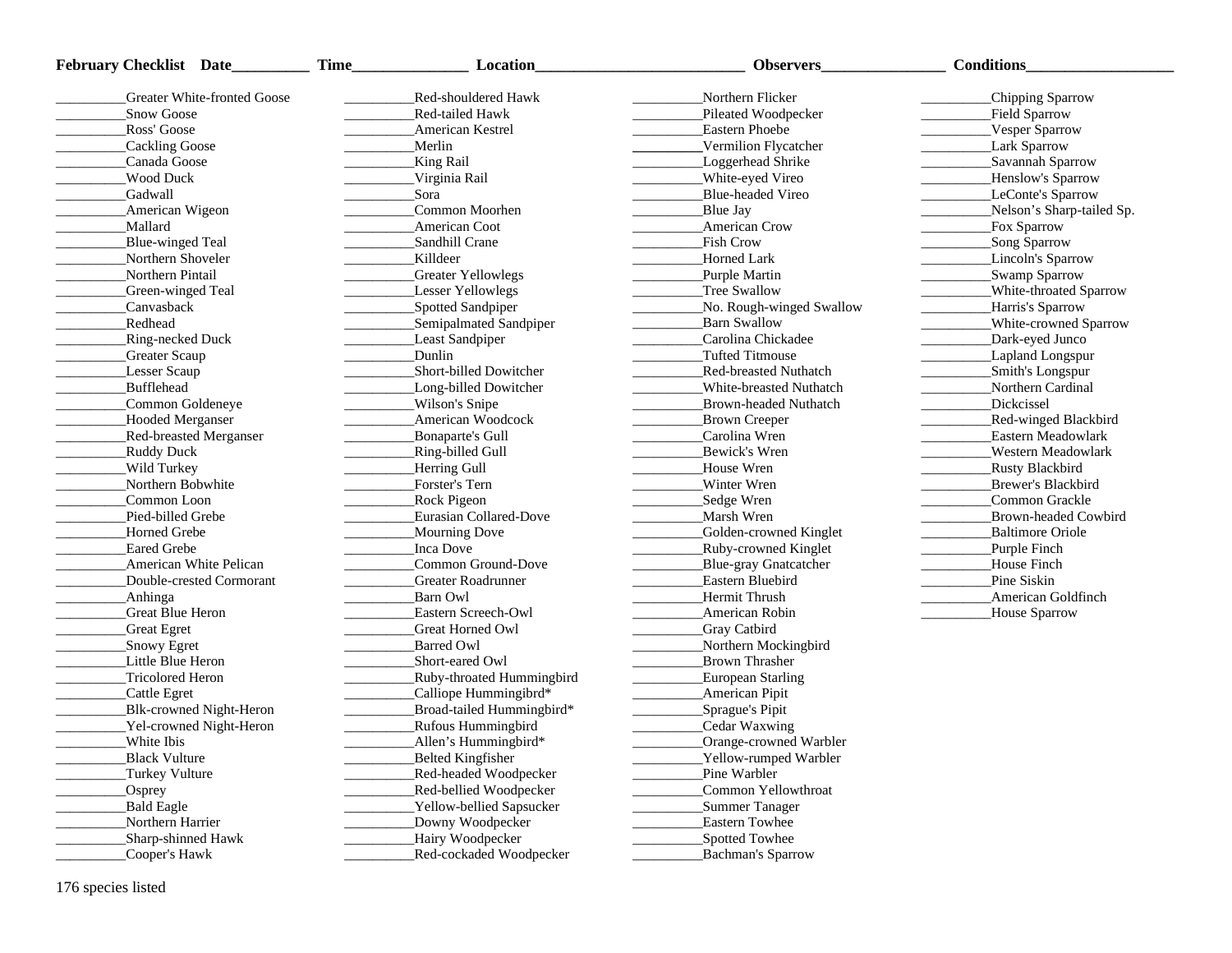| <b>March Checklist</b><br>Date | <b>Time</b><br><b>Location</b> | <b>Observers</b>                | <b>Conditions</b>           |
|--------------------------------|--------------------------------|---------------------------------|-----------------------------|
| Greater White-fronted Goose    | King Rail                      | Eastern Phoebe                  | Prothonotary Warbler        |
| Snow Goose                     | Virginia Rail                  | Vermilion Flycatcher            | Worm-eating Warbler         |
| Ross' Goose                    | Sora                           | <b>Great Crested Flycatcher</b> | Swainson's Warbler          |
| Cackling Goose                 | Common Moorhen                 | Eastern Kingbird                | Louisiana Waterthrush       |
| Canada Goose                   | American Coot                  | Scissor-tailed Flycatcher       | Common Yellowthroat         |
| Wood Duck                      | Sandhill Crane                 | Loggerhead Shrike               | Hooded Warbler              |
| Gadwall                        | American Golden Plover         | White-eyed Vireo                | Summer Tanager              |
| American Wigeon                | Killdeer                       | Bell's Vireo                    | Eastern Towhee              |
| Mallard                        | Black-necked Stilt             | Yellow-throated Vireo           | Spotted Towhee              |
| Blue-winged Teal               | Greater Yellowlegs             | Blue-headed Vireo               | Bachman's Sparrow           |
| Northern Shoveler              | <b>Lesser Yellowlegs</b>       | Warbling Vireo                  | Chipping Sparrow            |
| Northern Pintail               | Solitary Sandpiper             | Red-eyed Vireo                  | Field Sparrow               |
| Green-winged Teal              | Willet                         | Blue Jay                        | Vesper Sparrow              |
| Canvasback                     | Spotted Sandpiper              | <b>American Crow</b>            | <b>Lark Sparrow</b>         |
| Ring-necked Duck               | _Upland Sandpiper              | <b>Fish Crow</b>                | Savannah Sparrow            |
| <b>Greater Scaup</b>           | Semipalmated Sandpiper         | Horned Lark                     | _Henslow's Sparrow          |
| Lesser Scaup                   | Least Sandpiper                | _Purple Martin                  | LeConte's Sparrow           |
| Bufflehead                     | Pectoral Sandpiper             | Tree Swallow                    | Nelson's Sharp-tailed Sp.   |
| Hooded Merganser               | Dunlin                         | No. Rough-winged Swallow        | Fox Sparrow                 |
| Red-breasted Merganser         | Short-billed Dowitcher         | Cliff Swallow                   | Song Sparrow                |
| Ruddy Duck                     | Long-billed Dowitcher          | <b>Barn Swallow</b>             | Lincoln's Sparrow           |
| Wild Turkey                    | Wilson's Snipe                 | Carolina Chickadee              | Swamp Sparrow               |
| Northern Bobwhite              | American Woodcock              | <b>Tufted Titmouse</b>          | White-throated Sparrow      |
| Common Loon                    | Bonaparte's Gull               | <b>Red-breasted Nuthatch</b>    | Harris's Sparrow            |
| Pied-billed Grebe              | _Ring-billed Gull              | White-breasted Nuthatch         | White-crowned Sparrow       |
| Horned Grebe                   | Herring Gull                   | Brown-headed Nuthatch           | Dark-eyed Junco             |
| <b>Eared Grebe</b>             | Caspian Tern                   | Brown Creeper                   | Smith's Longspur            |
| American White Pelican         | Forster's Tern                 | Carolina Wren                   | Northern Cardinal           |
| Double-crested Cormorant       | <b>Rock Pigeon</b>             | Bewick's Wren                   | <b>Blue Grosbeak</b>        |
| Anhinga                        | Eurasian Collared-Dove         | House Wren                      | Indigo Bunting              |
| American Bittern               | Mourning Dove                  | Winter Wren                     | Dickcissel                  |
| Least Bittern*                 | Inca Dove                      | _Sedge Wren                     | <b>Red-winged Blackbird</b> |
| Great Blue Heron               | Common Ground-Dove             | Marsh Wren                      | Eastern Meadowlark          |
| Great Egret                    | Yellow-billed Cuckoo           | Golden-crowned Kinglet          | Western Meadowlark          |
| Snowy Egret                    | Greater Roadrunner             | _Ruby-crowned Kinglet           | <b>Rusty Blackbird</b>      |
| Little Blue Heron              | Barn Owl                       | Blue-gray Gnatcatcher           | Brewer's Blackbird          |
| <b>Tricolored Heron</b>        | Eastern Screech-Owl            | Eastern Bluebird                | Common Grackle              |
| Cattle Egret                   | Great Horned Owl               | Hermit Thrush                   | Brown-headed Cowbird        |
| Green Heron                    | <b>Barred Owl</b>              | American Robin                  | <b>Baltimore Oriole</b>     |
| Blk-crowned Night-Heron        | Short-eared Owl                | <b>Gray Catbird</b>             | Purple Finch                |
| Yel-crowned Night-Heron        | Chimney Swift                  | Northern Mockingbird            | House Finch                 |
| White Ibis                     | Ruby-throated Hummingbird      | Brown Thrasher                  | Pine Siskin                 |
| White-faced Ibis               | _Calliope Hummingbird*         | <b>European Starling</b>        | <b>American Goldfinch</b>   |
| <b>Black Vulture</b>           | Broad-tailed Hummingbird*      | <b>American Pipit</b>           | House Sparrow               |
| Turkey Vulture                 | <b>Rufous Hummingbird</b>      | Sprague's Pipit                 |                             |
| _Osprey                        | Allen's Hummingbird*           | Cedar Waxwing                   |                             |
| Mississippi Kite               | Belted Kingfisher              | Blue-winged Warbler             |                             |
| Bald Eagle                     | Red-headed Woodpecker          | Tennessee Warbler               |                             |
| Northern Harrier               | Red-bellied Woodpecker         | Orange-crowned Warbler          |                             |
| Sharp-shinned Hawk             | Yellow-bellied Sapsucker       | Northern Parula                 |                             |
| Cooper's Hawk                  | Downy Woodpecker               | Yellow-rumped Warbler           |                             |
| Red-shouldered Hawk            | Hairy Woodpecker               | Blk-throated Green Warbler      |                             |
| <b>Broad-winged Hawk</b>       | Red-cockaded Woodpecker        | Yellow-throated Warbler         |                             |
| Red-tailed Hawk                | Northern Flicker               | Pine Warbler                    |                             |
| American Kestrel               | Pileated Woodpecker            | Black-and-White Warbler         |                             |
| Merlin                         | Eastern Wood-Pewee             | American Redstart               |                             |
| 212 species listed             |                                |                                 |                             |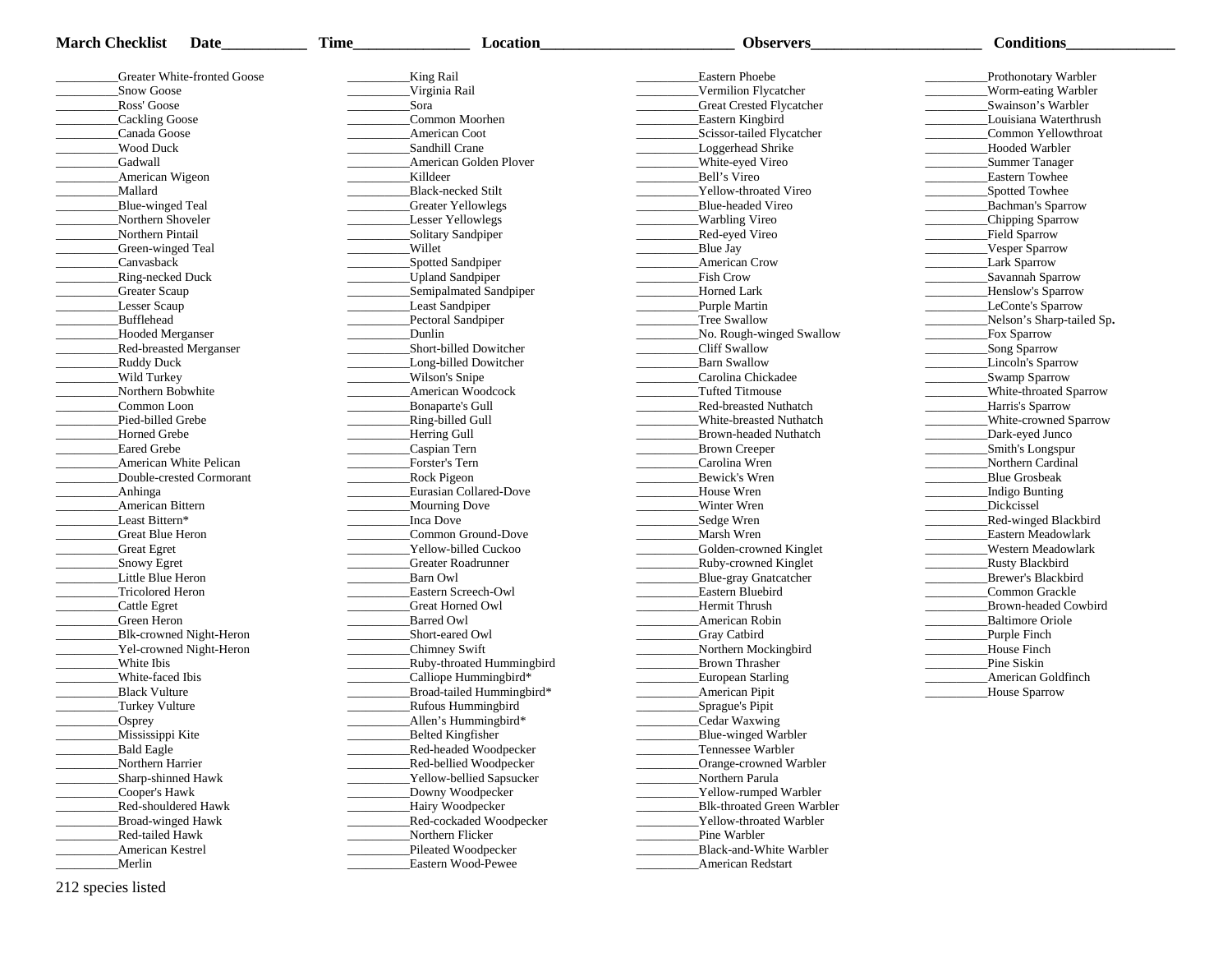| <b>April Checklist</b> | Date                          | <b>Time</b><br>Location                                                                                                                                                                                                                                                                                                                                                                                                                                                                              | Observers                                 |                                                                                                                                                                                                                                                                                                                                                                                                                                                                                                                              | <b>Conditions</b>                                                                                                                                                                                                                                                                                                        |
|------------------------|-------------------------------|------------------------------------------------------------------------------------------------------------------------------------------------------------------------------------------------------------------------------------------------------------------------------------------------------------------------------------------------------------------------------------------------------------------------------------------------------------------------------------------------------|-------------------------------------------|------------------------------------------------------------------------------------------------------------------------------------------------------------------------------------------------------------------------------------------------------------------------------------------------------------------------------------------------------------------------------------------------------------------------------------------------------------------------------------------------------------------------------|--------------------------------------------------------------------------------------------------------------------------------------------------------------------------------------------------------------------------------------------------------------------------------------------------------------------------|
|                        | Greater White-fronted Goose   | Broad-winged Hawk<br><u>Contractors</u>                                                                                                                                                                                                                                                                                                                                                                                                                                                              | Eastern Screech-Owl                       | Brown Creeper                                                                                                                                                                                                                                                                                                                                                                                                                                                                                                                | Louisiana Waterthrush                                                                                                                                                                                                                                                                                                    |
| Snow Goose             |                               | Red-tailed Hawk                                                                                                                                                                                                                                                                                                                                                                                                                                                                                      | Great Horned Owl                          | Carolina Wren                                                                                                                                                                                                                                                                                                                                                                                                                                                                                                                | Kentucky Warbler                                                                                                                                                                                                                                                                                                         |
| Ross' Goose            |                               | <b>American Kestrel</b>                                                                                                                                                                                                                                                                                                                                                                                                                                                                              | <b>Barred Owl</b>                         | Bewick's Wren                                                                                                                                                                                                                                                                                                                                                                                                                                                                                                                | Mourning Warbler                                                                                                                                                                                                                                                                                                         |
| Canada Goose           |                               | Merlin                                                                                                                                                                                                                                                                                                                                                                                                                                                                                               | Common Nighthawk                          | House Wren                                                                                                                                                                                                                                                                                                                                                                                                                                                                                                                   | Common Yellowthroat                                                                                                                                                                                                                                                                                                      |
| <b>Wood Duck</b>       |                               | Peregrine Falcon                                                                                                                                                                                                                                                                                                                                                                                                                                                                                     | _Chuck-will's-widow                       | Winter Wren                                                                                                                                                                                                                                                                                                                                                                                                                                                                                                                  | Hooded Warbler                                                                                                                                                                                                                                                                                                           |
| Gadwall                |                               | King Rail                                                                                                                                                                                                                                                                                                                                                                                                                                                                                            | Whip-poor-will                            | Sedge Wren                                                                                                                                                                                                                                                                                                                                                                                                                                                                                                                   | Wilson's Warbler                                                                                                                                                                                                                                                                                                         |
|                        | American Wigeon               | Virginia Rail                                                                                                                                                                                                                                                                                                                                                                                                                                                                                        | Chimney Swift                             | _Marsh Wren                                                                                                                                                                                                                                                                                                                                                                                                                                                                                                                  | Canada Warbler                                                                                                                                                                                                                                                                                                           |
| Mallard                |                               | Sora                                                                                                                                                                                                                                                                                                                                                                                                                                                                                                 | _Ruby-throated Hummingbird                | Golden-crowned Kinglet<br>$\mathcal{L}^{\text{max}}$ and $\mathcal{L}^{\text{max}}$                                                                                                                                                                                                                                                                                                                                                                                                                                          | <b>Yellow-breasted Chat</b><br>$\overline{\phantom{a}}$                                                                                                                                                                                                                                                                  |
|                        | Blue-winged Teal              | Common Moorhen                                                                                                                                                                                                                                                                                                                                                                                                                                                                                       | Broad-tailed Hummingbird                  | Ruby-crowned Kinglet<br><u> Albanya a San A</u>                                                                                                                                                                                                                                                                                                                                                                                                                                                                              | Summer Tanager<br>$\overline{\phantom{a}}$                                                                                                                                                                                                                                                                               |
|                        | Northern Shoveler             | <b>American Coot</b>                                                                                                                                                                                                                                                                                                                                                                                                                                                                                 | Belted Kingfisher                         | Blue-gray Gnatcatcher                                                                                                                                                                                                                                                                                                                                                                                                                                                                                                        | Scarlet Tanager                                                                                                                                                                                                                                                                                                          |
|                        | Northern Pintail              | Sandhill Crane                                                                                                                                                                                                                                                                                                                                                                                                                                                                                       | _Red-headed Woodpecker                    | Eastern Bluebird                                                                                                                                                                                                                                                                                                                                                                                                                                                                                                             | <b>Eastern Towhee</b>                                                                                                                                                                                                                                                                                                    |
|                        | Green-winged Teal             | <b>Black-bellied Plover</b>                                                                                                                                                                                                                                                                                                                                                                                                                                                                          | Red-bellied Woodpecker                    | Veery                                                                                                                                                                                                                                                                                                                                                                                                                                                                                                                        | Spotted Towhee                                                                                                                                                                                                                                                                                                           |
| Canvasback             |                               | American Golden Plover                                                                                                                                                                                                                                                                                                                                                                                                                                                                               | Yellow-bellied Sapsucker                  | Gray-cheeked Thrush                                                                                                                                                                                                                                                                                                                                                                                                                                                                                                          | Bachman's Sparrow                                                                                                                                                                                                                                                                                                        |
|                        | Ring-necked Duck              | $\begin{tabular}{ccccc} \multicolumn{2}{c }{\textbf{1} & \textbf{2} & \textbf{3} & \textbf{4} & \textbf{5} & \textbf{5} & \textbf{6} & \textbf{7} & \textbf{8} & \textbf{9} & \textbf{10} & \textbf{10} & \textbf{10} & \textbf{10} & \textbf{10} & \textbf{10} & \textbf{10} & \textbf{10} & \textbf{10} & \textbf{10} & \textbf{10} & \textbf{10} & \textbf{10} & \textbf{10} & \textbf{10} & \textbf{10} & \textbf$<br>Semipalmated Plover                                                        | Downy Woodpecker                          | <b>Contract Contract</b><br>Swainson's Thrush                                                                                                                                                                                                                                                                                                                                                                                                                                                                                | $\overline{\phantom{a}}$<br>Chipping Sparrow                                                                                                                                                                                                                                                                             |
| <b>Greater Scaup</b>   |                               | Killdeer                                                                                                                                                                                                                                                                                                                                                                                                                                                                                             | Hairy Woodpecker                          | Hermit Thrush                                                                                                                                                                                                                                                                                                                                                                                                                                                                                                                | Field Sparrow                                                                                                                                                                                                                                                                                                            |
| Lesser Scaup           |                               | Black-necked Stilt                                                                                                                                                                                                                                                                                                                                                                                                                                                                                   | Red-cockaded Woodpecker                   | Wood Thrush                                                                                                                                                                                                                                                                                                                                                                                                                                                                                                                  | Vesper Sparrow                                                                                                                                                                                                                                                                                                           |
| Bufflehead             |                               | Greater Yellowlegs                                                                                                                                                                                                                                                                                                                                                                                                                                                                                   | Northern Flicker                          | American Robin                                                                                                                                                                                                                                                                                                                                                                                                                                                                                                               | Lark Sparrow                                                                                                                                                                                                                                                                                                             |
|                        | Hooded Merganser              |                                                                                                                                                                                                                                                                                                                                                                                                                                                                                                      |                                           |                                                                                                                                                                                                                                                                                                                                                                                                                                                                                                                              | $\frac{1}{2}$<br>Savannah Sparrow                                                                                                                                                                                                                                                                                        |
|                        |                               | Lesser Yellowlegs                                                                                                                                                                                                                                                                                                                                                                                                                                                                                    | Pileated Woodpecker<br>Eastern Wood-Pewee | <b>_Gray Catbird</b>                                                                                                                                                                                                                                                                                                                                                                                                                                                                                                         |                                                                                                                                                                                                                                                                                                                          |
|                        | <b>Red-breasted Merganser</b> | Solitary Sandpiper                                                                                                                                                                                                                                                                                                                                                                                                                                                                                   |                                           | Northern Mockingbird                                                                                                                                                                                                                                                                                                                                                                                                                                                                                                         | Grasshopper Sparrow                                                                                                                                                                                                                                                                                                      |
| <b>Ruddy Duck</b>      |                               | Willet                                                                                                                                                                                                                                                                                                                                                                                                                                                                                               | Acadian Flycatcher                        | <b>Brown Thrasher</b>                                                                                                                                                                                                                                                                                                                                                                                                                                                                                                        | LeConte's Sparrow<br>$\overline{\phantom{a}}$                                                                                                                                                                                                                                                                            |
| Wild Turkey            |                               | Spotted Sandpiper                                                                                                                                                                                                                                                                                                                                                                                                                                                                                    | Willow Flycatcher                         | European Starling                                                                                                                                                                                                                                                                                                                                                                                                                                                                                                            | Nelson's Sharp-tailed Sp.                                                                                                                                                                                                                                                                                                |
|                        | Northern Bobwhite             | _Upland Sandpiper                                                                                                                                                                                                                                                                                                                                                                                                                                                                                    | Least Flycatcher                          | <b>American Pipit</b>                                                                                                                                                                                                                                                                                                                                                                                                                                                                                                        | Fox Sparrow                                                                                                                                                                                                                                                                                                              |
|                        | Common Loon                   | _Semipalmated Sandpiper                                                                                                                                                                                                                                                                                                                                                                                                                                                                              | Eastern Phoebe                            | Sprague's Pipit                                                                                                                                                                                                                                                                                                                                                                                                                                                                                                              | Song Sparrow                                                                                                                                                                                                                                                                                                             |
|                        | Pied-billed Grebe             | <b>Western Sandpiper</b><br><b>Contract Contract</b>                                                                                                                                                                                                                                                                                                                                                                                                                                                 | <b>Great Crested Flycatcher</b>           | Cedar Waxwing                                                                                                                                                                                                                                                                                                                                                                                                                                                                                                                | Lincoln's Sparrow                                                                                                                                                                                                                                                                                                        |
|                        | American White Pelican        | Least Sandpiper                                                                                                                                                                                                                                                                                                                                                                                                                                                                                      | Western Kingbird                          | Blue-winged Warbler                                                                                                                                                                                                                                                                                                                                                                                                                                                                                                          | Swamp Sparrow                                                                                                                                                                                                                                                                                                            |
|                        | Double-crested Cormorant      | White-rumped Sandpiper<br>$\frac{1}{2} \left( \frac{1}{2} \right) \left( \frac{1}{2} \right) \left( \frac{1}{2} \right) \left( \frac{1}{2} \right) \left( \frac{1}{2} \right) \left( \frac{1}{2} \right) \left( \frac{1}{2} \right) \left( \frac{1}{2} \right) \left( \frac{1}{2} \right) \left( \frac{1}{2} \right) \left( \frac{1}{2} \right) \left( \frac{1}{2} \right) \left( \frac{1}{2} \right) \left( \frac{1}{2} \right) \left( \frac{1}{2} \right) \left( \frac{1}{2} \right) \left( \frac$ | Eastern Kingbird                          | Golden-winged Warbler                                                                                                                                                                                                                                                                                                                                                                                                                                                                                                        | White-throated Sparrow                                                                                                                                                                                                                                                                                                   |
| _Anhinga               |                               | Baird's Sandpiper                                                                                                                                                                                                                                                                                                                                                                                                                                                                                    | Scissor-tailed Flycatcher                 | Tennessee Warbler                                                                                                                                                                                                                                                                                                                                                                                                                                                                                                            | Harris's Sparrow                                                                                                                                                                                                                                                                                                         |
|                        | American Bittern              | Pectoral Sandpiper<br>$\overline{\phantom{a}}$                                                                                                                                                                                                                                                                                                                                                                                                                                                       | Loggerhead Shrike                         | Orange-crowned Warbler                                                                                                                                                                                                                                                                                                                                                                                                                                                                                                       | White-crowned Sparrow<br>$\frac{1}{2}$ . The contract of $\frac{1}{2}$ , $\frac{1}{2}$ , $\frac{1}{2}$ , $\frac{1}{2}$ , $\frac{1}{2}$ , $\frac{1}{2}$ , $\frac{1}{2}$ , $\frac{1}{2}$ , $\frac{1}{2}$ , $\frac{1}{2}$ , $\frac{1}{2}$ , $\frac{1}{2}$ , $\frac{1}{2}$ , $\frac{1}{2}$ , $\frac{1}{2}$ , $\frac{1}{2}$ , |
|                        | Great Blue Heron              | Dunlin                                                                                                                                                                                                                                                                                                                                                                                                                                                                                               | White-eyed Vireo                          | Nashville Warbler                                                                                                                                                                                                                                                                                                                                                                                                                                                                                                            | Dark-eyed Junco                                                                                                                                                                                                                                                                                                          |
| <b>Great Egret</b>     |                               | _Stilt Sandpiper                                                                                                                                                                                                                                                                                                                                                                                                                                                                                     | Bell's Vireo                              | Northern Parula                                                                                                                                                                                                                                                                                                                                                                                                                                                                                                              | Northern Cardinal                                                                                                                                                                                                                                                                                                        |
| Snowy Egret            |                               | Short-billed Dowitcher                                                                                                                                                                                                                                                                                                                                                                                                                                                                               | Yellow-throated Vireo                     | <b>Yellow Warbler</b>                                                                                                                                                                                                                                                                                                                                                                                                                                                                                                        | Rose-breasted Grosbeak                                                                                                                                                                                                                                                                                                   |
|                        | Little Blue Heron             | Long-billed Dowitcher                                                                                                                                                                                                                                                                                                                                                                                                                                                                                | Blue-headed Vireo                         | Chestnut-sided Warbler                                                                                                                                                                                                                                                                                                                                                                                                                                                                                                       | Blue Grosbeak                                                                                                                                                                                                                                                                                                            |
|                        | Tricolored Heron              | Wilson's Snipe                                                                                                                                                                                                                                                                                                                                                                                                                                                                                       | Warbling Vireo                            | _Magnolia Warbler                                                                                                                                                                                                                                                                                                                                                                                                                                                                                                            | Indigo Bunting                                                                                                                                                                                                                                                                                                           |
| Cattle Egret           |                               | American Woodcock                                                                                                                                                                                                                                                                                                                                                                                                                                                                                    | Philadelphia Vireo                        | ____________Yellow-rumped Warbler                                                                                                                                                                                                                                                                                                                                                                                                                                                                                            | Painted Bunting                                                                                                                                                                                                                                                                                                          |
| Green Heron            |                               | Wilson's Phalarope                                                                                                                                                                                                                                                                                                                                                                                                                                                                                   | Red-eyed Vireo                            | Blk-throated Green Warb.<br>$\begin{tabular}{ll} \multicolumn{3}{c} {\textbf{1}} & \multicolumn{3}{c} {\textbf{1}} & \multicolumn{3}{c} {\textbf{1}} \\ \multicolumn{3}{c} {\textbf{2}} & \multicolumn{3}{c} {\textbf{3}} & \multicolumn{3}{c} {\textbf{4}} \\ \multicolumn{3}{c} {\textbf{4}} & \multicolumn{3}{c} {\textbf{5}} & \multicolumn{3}{c} {\textbf{6}} \\ \multicolumn{3}{c} {\textbf{5}} & \multicolumn{3}{c} {\textbf{6}} & \multicolumn{3}{c} {\textbf{6}} \\ \multicolumn{3}{c} {\textbf{5}} & \multicolumn$ | Dickcissel                                                                                                                                                                                                                                                                                                               |
|                        | Blk-crowned Night-Heron       | Laughing Gull                                                                                                                                                                                                                                                                                                                                                                                                                                                                                        | Blue Jay                                  | Blackburnian Warbler                                                                                                                                                                                                                                                                                                                                                                                                                                                                                                         | Bobolink                                                                                                                                                                                                                                                                                                                 |
|                        | Yel-crowned Night-Heron       | Bonaparte's Gull                                                                                                                                                                                                                                                                                                                                                                                                                                                                                     | <b>American Crow</b>                      | Yellow-throated Warbler                                                                                                                                                                                                                                                                                                                                                                                                                                                                                                      | <b>Red-winged Blackbird</b>                                                                                                                                                                                                                                                                                              |
| White Ibis             |                               | Ring-billed Gull                                                                                                                                                                                                                                                                                                                                                                                                                                                                                     | Fish Crow                                 | Pine Warbler                                                                                                                                                                                                                                                                                                                                                                                                                                                                                                                 | Eastern Meadowlark                                                                                                                                                                                                                                                                                                       |
|                        | White-faced Ibis              | Herring Gull                                                                                                                                                                                                                                                                                                                                                                                                                                                                                         | Horned Lark                               | Prairie Warbler                                                                                                                                                                                                                                                                                                                                                                                                                                                                                                              | Western Meadowlark                                                                                                                                                                                                                                                                                                       |
|                        | Roseate Spoonbill             | Caspian Tern                                                                                                                                                                                                                                                                                                                                                                                                                                                                                         | Purple Martin                             | Palm Warbler                                                                                                                                                                                                                                                                                                                                                                                                                                                                                                                 | <b>Rusty Blackbird</b>                                                                                                                                                                                                                                                                                                   |
| <b>Black Vulture</b>   |                               | Forster's Tern                                                                                                                                                                                                                                                                                                                                                                                                                                                                                       | Tree Swallow                              | Bay-breasted Warbler                                                                                                                                                                                                                                                                                                                                                                                                                                                                                                         | Brewer's Blackbird                                                                                                                                                                                                                                                                                                       |
|                        | Turkey Vulture                | Black Tern                                                                                                                                                                                                                                                                                                                                                                                                                                                                                           | No. Rough-winged Swallow                  | Blackpoll Warbler                                                                                                                                                                                                                                                                                                                                                                                                                                                                                                            | Common Grackle                                                                                                                                                                                                                                                                                                           |
| $\sqrt{\text{Osprey}}$ |                               | <b>Rock Pigeon</b>                                                                                                                                                                                                                                                                                                                                                                                                                                                                                   | <b>Bank Swallow</b>                       | Cerulean Warbler                                                                                                                                                                                                                                                                                                                                                                                                                                                                                                             | Brown-headed Cowbird                                                                                                                                                                                                                                                                                                     |
|                        | Mississippi Kite              | Eurasian Collared-Dove                                                                                                                                                                                                                                                                                                                                                                                                                                                                               | Cliff Swallow                             | Black-and-White Warbler                                                                                                                                                                                                                                                                                                                                                                                                                                                                                                      | Orchard Oriole                                                                                                                                                                                                                                                                                                           |
| Bald Eagle             |                               | Mourning Dove                                                                                                                                                                                                                                                                                                                                                                                                                                                                                        | Barn Swallow                              | <b>American Redstart</b>                                                                                                                                                                                                                                                                                                                                                                                                                                                                                                     | <b>Baltimore Oriole</b>                                                                                                                                                                                                                                                                                                  |
|                        | Northern Harrier              | Inca Dove                                                                                                                                                                                                                                                                                                                                                                                                                                                                                            | Carolina Chickadee                        | Prothonotary Warbler                                                                                                                                                                                                                                                                                                                                                                                                                                                                                                         | Purple Finch                                                                                                                                                                                                                                                                                                             |
|                        | Sharp-shinned Hawk            | Common Ground-Dove                                                                                                                                                                                                                                                                                                                                                                                                                                                                                   | Tufted Titmouse                           | Worm-eating Warbler                                                                                                                                                                                                                                                                                                                                                                                                                                                                                                          | House Finch                                                                                                                                                                                                                                                                                                              |
|                        | Cooper's Hawk                 | Yellow-billed Cuckoo                                                                                                                                                                                                                                                                                                                                                                                                                                                                                 | <b>Red-breasted Nuthatch</b>              | Swainson's Warbler                                                                                                                                                                                                                                                                                                                                                                                                                                                                                                           | Pine Siskin                                                                                                                                                                                                                                                                                                              |
|                        | Red-shouldered Hawk           | Greater Roadrunner                                                                                                                                                                                                                                                                                                                                                                                                                                                                                   | White-breasted Nuthatch                   | Ovenbird                                                                                                                                                                                                                                                                                                                                                                                                                                                                                                                     | American Goldfinch                                                                                                                                                                                                                                                                                                       |
|                        | Swainson's Hawk               | Barn Owl                                                                                                                                                                                                                                                                                                                                                                                                                                                                                             | Brown-headed Nuthatch                     | Northern Waterthrush                                                                                                                                                                                                                                                                                                                                                                                                                                                                                                         | House Sparrow                                                                                                                                                                                                                                                                                                            |

<sup>250</sup> species listed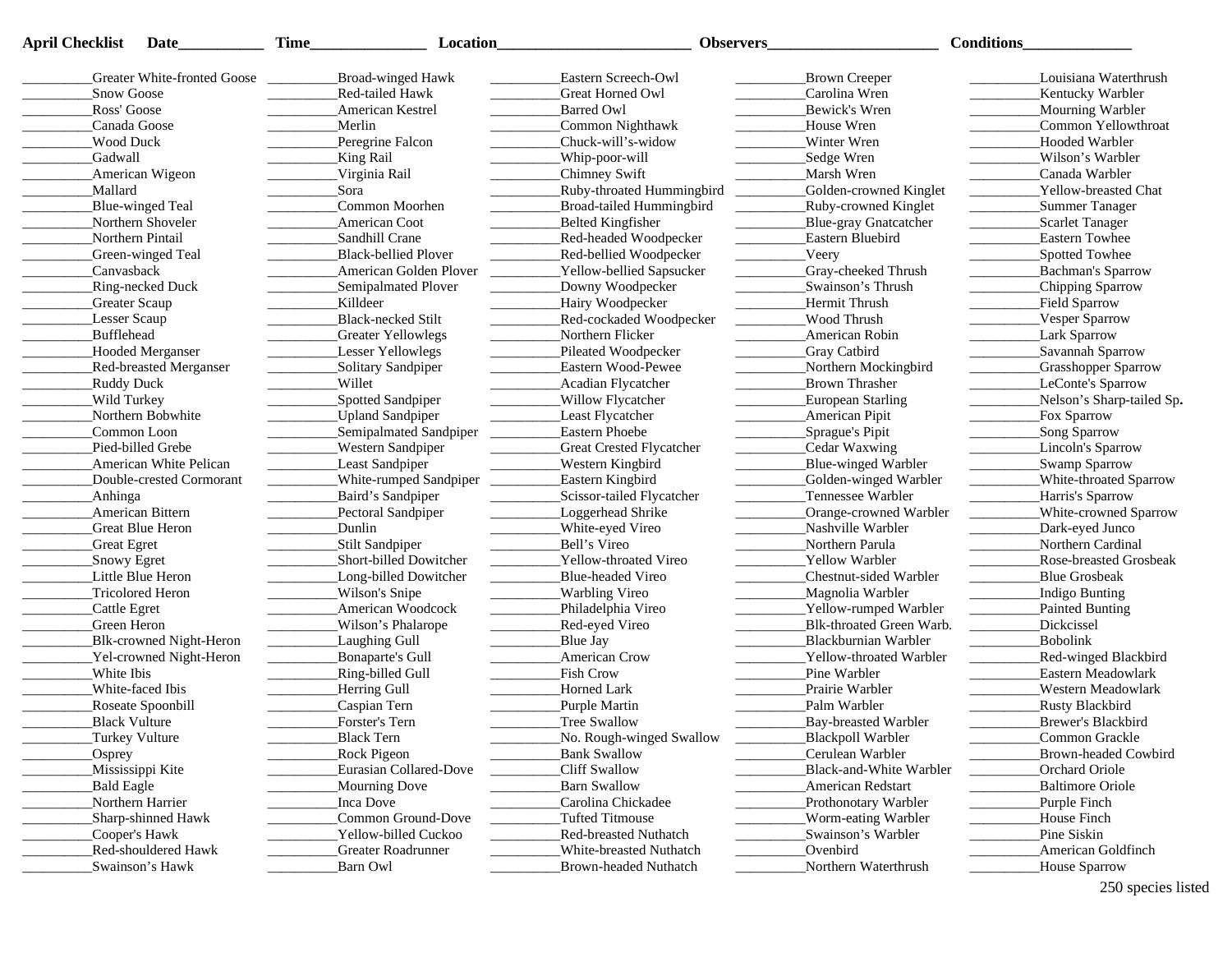| <b>May Checklist</b> Date |  |
|---------------------------|--|
|                           |  |

**Checklist Date\_\_\_\_\_\_\_\_\_\_\_ Time\_\_\_\_\_\_\_\_\_\_\_\_\_\_\_ Location\_\_\_\_\_\_\_\_\_\_\_\_\_\_\_\_\_\_\_\_\_\_\_\_\_ Observers\_\_\_\_\_\_\_\_\_\_\_\_\_\_\_\_\_\_\_\_\_\_ Conditions\_\_\_\_\_\_\_\_\_\_\_\_\_\_**

| Bl-bellied Whistling Duck      | Merlin                        | Greater Roadrunner              | <b>Tufted Titmouse</b>       | Northern Waterthrush       |
|--------------------------------|-------------------------------|---------------------------------|------------------------------|----------------------------|
| Fulvous Whistling-Duck         | Peregrine Falcon              | Barn Owl                        | <b>Red-breasted Nuthatch</b> | Louisiana Waterthrush      |
| Wood Duck                      | King Rail                     | Eastern Screech-Owl             | White-breasted Nuthatch      | Kentucky Warbler           |
| Gadwall                        | Virginia Rail                 | Great Horned Owl                | <b>Brown-headed Nuthatch</b> | Mourning Warbler           |
| Mallard                        | Sora                          | <b>Barred Owl</b>               | Carolina Wren                | Common Yellowthroat        |
| Blue-winged Teal               | Purple Gallinule              | Common Nighthawk                | Bewick's Wren                | <b>Hooded Warbler</b>      |
| Northern Shoveler              | Common Moorhen                | Chuck-will's-widow              | House Wren                   | Wilson's Warbler           |
| Green-winged Teal              | American Coot                 | Chimney Swift                   | Sedge Wren                   | Canada Warbler             |
| Canvasback                     | <b>Black-bellied Plover</b>   | Ruby-throated Hummingbird       | Marsh Wren                   | Yellow-breasted Chat       |
| Ring-necked Duck               | <b>American Golden Plover</b> | Belted Kingfisher               | <b>Ruby-crowned Kinglet</b>  | Summer Tanager             |
| Greater Scaup                  | Semipalmated Plover           | Red-headed Woodpecker           | Blue-gray Gnatcatcher        | Scarlet Tanager            |
| <b>Lesser Scaup</b>            | <b>Killdeer</b>               | _Red-bellied Woodpecker         | Eastern Bluebird             | <b>Eastern Towhee</b>      |
| Hooded Merganser               | Black-necked Stilt            | <b>Yellow-bellied Sapsucker</b> | Veery                        | Bachman's Sparrow          |
| Ruddy Duck                     | <b>Greater Yellowlegs</b>     | Downy Woodpecker                | Gray-cheeked Thrush          | Chipping Sparrow           |
| Wild Turkey                    | Lesser Yellowlegs             | Hairy Woodpecker                | Swainson's Thrush            | Field Sparrow              |
| Northern Bobwhite              | Solitary Sandpiper            | Red-cockaded Woodpecker         | Wood Thrush                  | Vesper Sparrow             |
| Common Loon                    | Spotted Sandpiper             | Northern Flicker                | American Robin               | Lark Sparrow               |
| Pied-billed Grebe              | <b>Upland Sandpiper</b>       | Pileated Woodpecker             | <b>Gray Catbird</b>          | Savannah Sparrow           |
| American White Pelican         | Hudsonian Godwit              | Olive-sided Flycatcher          | Northern Mockingbird         | <b>Crasshopper Sparrow</b> |
| Double-crested Cormorant       | <b>Ruddy Turnstone</b>        | Eastern Wood-Pewee              | <b>Brown Thrasher</b>        | LeConte's Sparrow          |
| Anhinga                        | Sanderling                    | Yellow-bellied Flycatcher       | <b>European Starling</b>     | Fox Sparrow                |
| American Bittern               | Semipalmated Sandpiper        | <b>Acadian Flycatcher</b>       | American Pipit               | Song Sparrow               |
| <b>Least Bittern</b>           | <b>Western Sandpiper</b>      | Willow Flycatcher               | Cedar Waxwing                | Lincoln's Sparrow          |
| <b>Great Blue Heron</b>        | Least Sandpiper               | Least Flycatcher                | Blue-winged Warbler          | Swamp Sparrow              |
| <b>Great Egret</b>             | White-rumped Sandpiper        | <b>Eastern Phoebe</b>           | Golden-winged Warbler        | White-throated Sparrow     |
| Snowy Egret                    | Baird's Sandpiper             | <b>Great Crested Flycatcher</b> | Tennessee Warbler            | White-crowned Sparrow      |
| Little Blue Heron              | Pectoral Sandpiper            | <b>Western Kingbird</b>         | Orange-crowned Warbler       | Northern Cardinal          |
| Tricolored Heron               | <b>Dunlin</b>                 | Eastern Kingbird                | Nashville Warbler            | Rose-breasted Grosbeak     |
| Cattle Egret                   | Stilt Sandpiper               | Scissor-tailed Flycatcher       | Northern Parula              | <b>Blue Grosbeak</b>       |
| Green Heron                    | Short-billed Dowitcher        | Loggerhead Shrike               | Yellow Warbler               | Indigo Bunting             |
| Blk-crowned Night-Heron        | Long-billed Dowitcher         | White-eyed Vireo                | Chestnut-sided Warbler       | Painted Bunting            |
| <b>Yel-crowned Night-Heron</b> | Wilson's Snipe                | Bell's Vireo                    | Magnolia Warbler             | Dickcissel                 |
| White Ibis                     | American Woodcock             | Yellow-throated Vireo           | Yellow-rumped Warbler        | <b>Bobolink</b>            |
| White-faced Ibis               | Wilson's Phalarope            | <b>Blue-headed Vireo</b>        | Blk-throated Green Warb.     | Red-winged Blackbird       |
| Roseate Spoonbill              | Laughing Gull                 | Warbling Vireo                  | Blackburnian Warbler         | Eastern Meadowlark         |
| <b>Black Vulture</b>           | Bonaparte's Gull              | Philadelphia Vireo              | Yellow-throated Warbler      | Western Meadowlark         |
| Turkey Vulture                 | Ring-billed Gull              | Red-eyed Vireo                  | Pine Warbler                 | Yellow-headed Blackbird    |
| Osprey                         | Herring Gull                  | Blue Jay                        | Prairie Warbler              | Brewer's Blackbird         |
| Mississippi Kite               | Caspian Tern                  | <b>American Crow</b>            | Palm Warbler                 | Common Grackle             |
| <b>Bald Eagle</b>              | Forster's Tern                | <b>Fish Crow</b>                | Bay-breasted Warbler         | Great-tailed Grackle       |
| Northern Harrier               | Least Tern                    | Horned Lark                     | Blackpoll Warbler            | Brown-headed Cowbird       |
| Sharp-shinned Hawk             | <b>Black Tern</b>             | Purple Martin                   | Cerulean Warbler             | Orchard Oriole             |
| Cooper's Hawk                  | Rock Pigeon                   | Tree Swallow                    | Black-and-White Warbler      | <b>Baltimore Oriole</b>    |
| Red-shouldered Hawk            | Eurasian Collared-Dove        | No. Rough-winged Swallow        | American Redstart            | Purple Finch               |
| <b>Broad-winged Hawk</b>       | Mourning Dove                 | <b>Bank Swallow</b>             | Prothonotary Warbler         | House Finch                |
| Swainson's Hawk                | Inca Dove                     | <b>Cliff Swallow</b>            | Worm-eating Warbler          | Pine Siskin                |
| Red-tailed Hawk                | <b>Black-billed Cuckoo</b>    | <b>Barn Swallow</b>             | Swainson's Warbler           | American Goldfinch         |
| American Kestrel               | Yellow-billed Cuckoo          | Carolina Chickadee              | Ovenbird                     | House Sparrow              |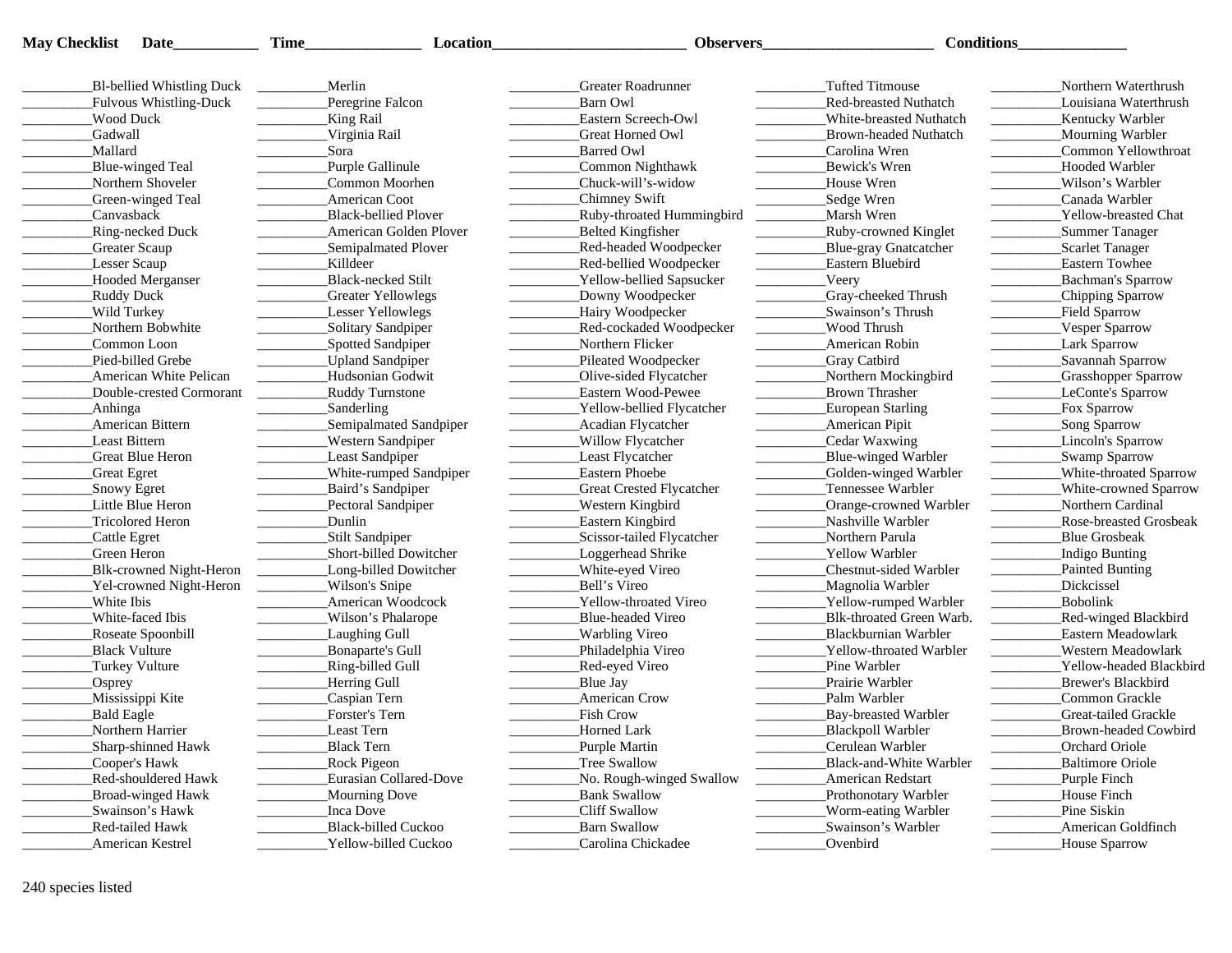| <b>June Checklist</b><br>Date | <b>Time</b>                                    | Location                      | Observers                                                                 | <b>Conditions</b>                                |
|-------------------------------|------------------------------------------------|-------------------------------|---------------------------------------------------------------------------|--------------------------------------------------|
| Black-bellied Whistling Duck  |                                                | Sora                          | Pileated Woodpecker                                                       | <b>American Redstart</b>                         |
| Fulvous Whistling-Duck        |                                                | Purple Gallinule              | Eastern Wood-Pewee                                                        | Prothonotary Warbler                             |
| <b>Wood Duck</b>              |                                                | Common Moorhen                | Acadian Flycatcher                                                        | Worm-eating Warbler                              |
| Gadwall                       |                                                | American Coot                 | <b>Eastern Phoebe</b>                                                     | Swainson's Warbler                               |
| Mallard                       |                                                | <b>Black-bellied Plover</b>   | <b>Great Crested Flycatcher</b>                                           | Louisiana Waterthrush                            |
| Blue-winged Teal              | $\mathcal{L} = \mathcal{L} \times \mathcal{L}$ | <b>American Golden Plover</b> | Western Kingbird<br>$\mathcal{L} = \mathcal{L} \times \mathcal{L}$        | <b>Kentucky Warbler</b>                          |
| Ring-necked Duck              |                                                | Semipalmated Plover           | <b>Eastern Kingbird</b><br>$\mathcal{L} = \mathcal{L} \times \mathcal{L}$ | Common Yellowthroat                              |
| <b>Hooded Merganser</b>       |                                                | Killdeer                      | Scissor-tailed Flycatcher<br>$\overline{\phantom{a}}$                     | <b>Hooded Warbler</b><br>$\frac{1}{1}$           |
| <b>Ruddy Duck</b>             |                                                | <b>Black-necked Stilt</b>     | Loggerhead Shrike                                                         | Yellow-breasted Chat                             |
| Wild Turkey                   |                                                | Greater Yellowlegs            | White-eyed Vireo                                                          | Summer Tanager<br>$\overline{\phantom{a}}$       |
| Northern Bobwhite             |                                                | Lesser Yellowlegs             | Bell's Vireo                                                              | Eastern Towhee<br><u> Liberatura de la conte</u> |
| Pied-billed Grebe             | $\frac{1}{2}$                                  | Spotted Sandpiper             | Yellow-throated Vireo                                                     | Spotted Towhee                                   |
| <b>American White Pelican</b> |                                                | Semipalmated Sandpiper        | Warbling Vireo                                                            | Bachman's Sparrow                                |
| Double-crested Cormorant      |                                                | <b>Western Sandpiper</b>      | _Red-eyed Vireo                                                           | _Chipping Sparrow                                |
| _Anhinga                      |                                                | Least Sandpiper               | Blue Jay                                                                  | Field Sparrow                                    |
| American Bittern              |                                                | White-rumped Sandpiper        | American Crow                                                             | Lark Sparrow                                     |
| Least Bittern                 |                                                | Pectoral Sandpiper            | <b>Fish Crow</b>                                                          | <b>Crasshopper Sparrow</b>                       |
| Great Blue Heron              |                                                | Laughing Gull                 | Horned Lark                                                               | Northern Cardinal                                |
| <b>Great Egret</b>            |                                                | Caspian Tern                  | Purple Martin                                                             | <b>Blue Grosbeak</b>                             |
| Snowy Egret                   |                                                | Forster's Tern                | <b>Tree Swallow</b>                                                       | Indigo Bunting                                   |
| Little Blue Heron             |                                                | Least Tern                    | No. Rough-winged Swallow                                                  | Painted Bunting                                  |
| <b>Tricolored Heron</b>       |                                                | <b>Black Tern</b>             | <b>Bank Swallow</b>                                                       | Dickcissel                                       |
| Cattle Egret                  |                                                | <b>Rock Pigeon</b>            | Cliff Swallow                                                             | <b>Red-winged Blackbird</b>                      |
| Green Heron                   |                                                | Eurasian Collared-Dove        | <b>Barn Swallow</b>                                                       | Eastern Meadowlark                               |
| Blk-crowned Night-Heron       |                                                | Mourning Dove                 | Carolina Chickadee                                                        | Common Grackle                                   |
| Yel-crowned Night-Heron       |                                                | <b>Inca Dove</b>              | Tufted Titmouse                                                           | Great-tailed Grackle                             |
| White Ibis                    |                                                | Yellow-billed Cuckoo          | Red-breasted Nuthatch                                                     | Brown-headed Cowbird                             |
| White-faced Ibis              |                                                | Greater Roadrunner            | White-breasted Nuthatch                                                   | Orchard Oriole                                   |
| Roseate Spoonbill             |                                                | Barn Owl                      | <b>Brown-headed Nuthatch</b>                                              | Baltimore Oriole                                 |
| <b>Wood Stork</b>             |                                                | Eastern Screech-Owl           | Carolina Wren                                                             | Purple Finch                                     |
| <b>Black Vulture</b>          |                                                | Great Horned Owl              | Blue-gray Gnatcatcher                                                     | House Finch<br>$\frac{1}{1}$                     |
| Turkey Vulture                |                                                | <b>Barred Owl</b>             | Eastern Bluebird                                                          | House Sparrow                                    |
| $\sqrt{\text{Osprey}}$        |                                                | Common Nighthawk              | Wood Thrush                                                               |                                                  |
| Mississippi Kite              |                                                | Chuck-will's-widow            | American Robin                                                            |                                                  |
| <b>Bald Eagle</b>             |                                                | Chimney Swift                 | <b>Gray Catbird</b>                                                       |                                                  |
| Northern Harrier              |                                                | Ruby-throated Hummingbird     | Northern Mockingbird                                                      |                                                  |
| Sharp-shinned Hawk            |                                                | Belted Kingfisher             | <b>Brown Thrasher</b>                                                     |                                                  |
| Cooper's Hawk                 |                                                | Red-headed Woodpecker         | <b>European Starling</b>                                                  |                                                  |
| Red-shouldered Hawk           |                                                | Red-bellied Woodpecker        | Northern Parula                                                           |                                                  |
| <b>Broad-winged Hawk</b>      |                                                | Downy Woodpecker              | Yellow-throated Warbler                                                   |                                                  |
| Red-tailed Hawk               |                                                | Hairy Woodpecker              | Pine Warbler                                                              |                                                  |
| American Kestrel              |                                                | Red-cockaded Woodpecker       | Prairie Warbler                                                           |                                                  |
| <b>King Rail</b>              |                                                | Northern Flicker              | Black-and-White Warbler                                                   |                                                  |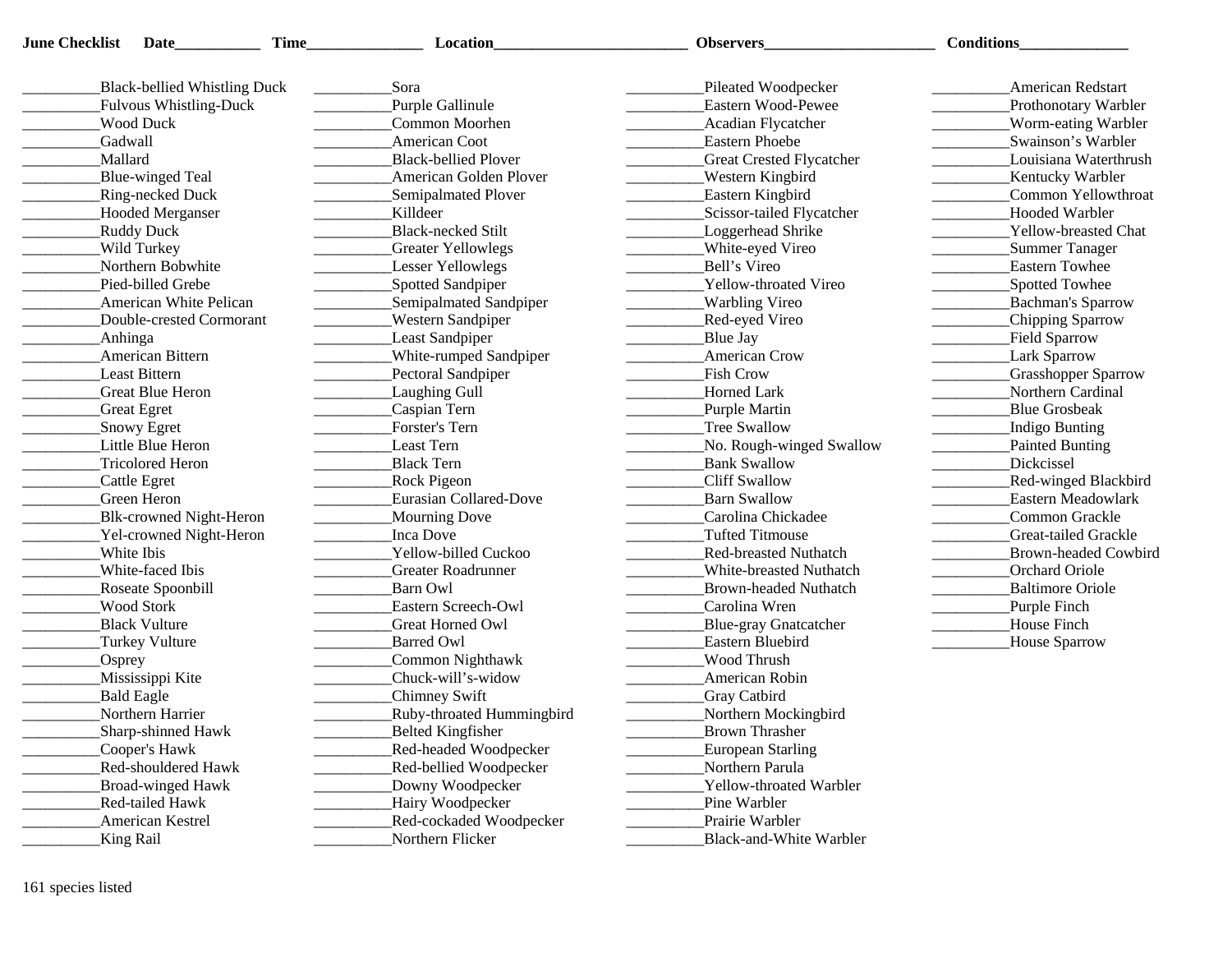| <b>July Checklist</b> Date<br>Time | Location                                                                                                                                                    | <b>Observers</b>                                                                                                                                                                                                                                                                                                                                                                                                                                                                                | <b>Conditions</b>                                                                                                                                                                                                                                                                                                                                                                                                                                                        |
|------------------------------------|-------------------------------------------------------------------------------------------------------------------------------------------------------------|-------------------------------------------------------------------------------------------------------------------------------------------------------------------------------------------------------------------------------------------------------------------------------------------------------------------------------------------------------------------------------------------------------------------------------------------------------------------------------------------------|--------------------------------------------------------------------------------------------------------------------------------------------------------------------------------------------------------------------------------------------------------------------------------------------------------------------------------------------------------------------------------------------------------------------------------------------------------------------------|
| Black-bellied Whistling Duck       | Purple Gallinule                                                                                                                                            | Chuck-will's-widow                                                                                                                                                                                                                                                                                                                                                                                                                                                                              | American Robin                                                                                                                                                                                                                                                                                                                                                                                                                                                           |
| Fulvous Whistling-Duck             | Common Moorhen                                                                                                                                              | Chimney Swift                                                                                                                                                                                                                                                                                                                                                                                                                                                                                   | <b>Gray Catbird</b>                                                                                                                                                                                                                                                                                                                                                                                                                                                      |
| <b>Wood Duck</b>                   | American Coot                                                                                                                                               | Ruby-throated Hummingbird                                                                                                                                                                                                                                                                                                                                                                                                                                                                       | Northern Mockingbird                                                                                                                                                                                                                                                                                                                                                                                                                                                     |
| Mallard                            | <b>Black-bellied Plover</b>                                                                                                                                 | <b>Belted Kingfisher</b>                                                                                                                                                                                                                                                                                                                                                                                                                                                                        | Brown Thrasher                                                                                                                                                                                                                                                                                                                                                                                                                                                           |
| Blue-winged Teal                   | Semipalmated Plover                                                                                                                                         | Red-headed Woodpecker                                                                                                                                                                                                                                                                                                                                                                                                                                                                           | <b>European Starling</b>                                                                                                                                                                                                                                                                                                                                                                                                                                                 |
| <b>Ring-necked Duck</b>            | Piping Plover                                                                                                                                               | Red-bellied Woodpecker                                                                                                                                                                                                                                                                                                                                                                                                                                                                          | $\begin{tabular}{ccccc} \multicolumn{2}{c }{\textbf{1} & \multicolumn{2}{c }{\textbf{2} & \multicolumn{2}{c }{\textbf{3} & \multicolumn{2}{c }{\textbf{4} & \multicolumn{2}{c }{\textbf{5} & \multicolumn{2}{c }{\textbf{6} & \multicolumn{2}{c }{\textbf{6} & \multicolumn{2}{c }{\textbf{6} & \multicolumn{2}{c }{\textbf{6} & \multicolumn{2}{c }{\textbf{6} & \multicolumn{2}{c }{\textbf{6} & \multicolumn{2}{c }{\textbf{6} & \multicolumn{2}{$<br>Northern Parula |
| Hooded Merganser                   | Killdeer                                                                                                                                                    | Downy Woodpecker                                                                                                                                                                                                                                                                                                                                                                                                                                                                                | <b>Yellow Warbler</b>                                                                                                                                                                                                                                                                                                                                                                                                                                                    |
| <b>Ruddy Duck</b>                  | <b>Black-necked Stilt</b>                                                                                                                                   | Hairy Woodpecker                                                                                                                                                                                                                                                                                                                                                                                                                                                                                | Yellow-throated Warbler                                                                                                                                                                                                                                                                                                                                                                                                                                                  |
| Wild Turkey                        | $\begin{array}{c} \begin{array}{c} \begin{array}{c} \begin{array}{c} \end{array} \\ \end{array} \end{array} \end{array} \end{array}$<br>American Avocet     | $\overline{\phantom{a}}$<br>Red-cockaded Woodpecker                                                                                                                                                                                                                                                                                                                                                                                                                                             | Pine Warbler                                                                                                                                                                                                                                                                                                                                                                                                                                                             |
| Northern Bobwhite                  | <b>Greater Yellowlegs</b>                                                                                                                                   | Northern Flicker                                                                                                                                                                                                                                                                                                                                                                                                                                                                                | Prairie Warbler                                                                                                                                                                                                                                                                                                                                                                                                                                                          |
| Pied-billed Grebe                  | <b>Lesser Yellowlegs</b>                                                                                                                                    | Pileated Woodpecker                                                                                                                                                                                                                                                                                                                                                                                                                                                                             | <b>Black-and-White Warbler</b>                                                                                                                                                                                                                                                                                                                                                                                                                                           |
| <b>American White Pelican</b>      | Solitary Sandpiper                                                                                                                                          | Eastern Wood-Pewee                                                                                                                                                                                                                                                                                                                                                                                                                                                                              | <b>American Redstart</b>                                                                                                                                                                                                                                                                                                                                                                                                                                                 |
|                                    | Willet                                                                                                                                                      |                                                                                                                                                                                                                                                                                                                                                                                                                                                                                                 |                                                                                                                                                                                                                                                                                                                                                                                                                                                                          |
| Double-crested Cormorant           |                                                                                                                                                             | Acadian Flycatcher<br><b>Eastern Phoebe</b>                                                                                                                                                                                                                                                                                                                                                                                                                                                     | Prothonotary Warbler                                                                                                                                                                                                                                                                                                                                                                                                                                                     |
| _Anhinga                           | _Spotted Sandpiper                                                                                                                                          |                                                                                                                                                                                                                                                                                                                                                                                                                                                                                                 | Worm-eating Warbler<br>Swainson's Warbler                                                                                                                                                                                                                                                                                                                                                                                                                                |
| American Bittern                   | _Upland Sandpiper<br><u> Liberatura de la pro</u>                                                                                                           | <b>Great Crested Flycatcher</b><br>$\overline{\phantom{a}}$                                                                                                                                                                                                                                                                                                                                                                                                                                     | $\sim$ 100 $\mu$ m $^{-1}$                                                                                                                                                                                                                                                                                                                                                                                                                                               |
| <b>Least Bittern</b>               | <b>Ruddy Turnstone</b><br><u> The Communication of the Communication of the Communication of the Communication of the Communication of the Co</u>           | <b>Western Kingbird</b>                                                                                                                                                                                                                                                                                                                                                                                                                                                                         | Louisiana Waterthrush<br>$\mathcal{L} = \mathcal{L} \times \mathcal{L}$                                                                                                                                                                                                                                                                                                                                                                                                  |
| Great Blue Heron                   | _Semipalmated Sandpiper                                                                                                                                     | <b>Eastern Kingbird</b>                                                                                                                                                                                                                                                                                                                                                                                                                                                                         | Kentucky Warbler                                                                                                                                                                                                                                                                                                                                                                                                                                                         |
| <b>Great Egret</b>                 | <b>Western Sandpiper</b>                                                                                                                                    | Scissor-tailed Flycatcher                                                                                                                                                                                                                                                                                                                                                                                                                                                                       | Common Yellowthroat                                                                                                                                                                                                                                                                                                                                                                                                                                                      |
| Snowy Egret                        | <b>Least Sandpiper</b>                                                                                                                                      | Loggerhead Shrike<br>$\frac{1}{2} \left( \frac{1}{2} \right) \left( \frac{1}{2} \right) \left( \frac{1}{2} \right) \left( \frac{1}{2} \right) \left( \frac{1}{2} \right) \left( \frac{1}{2} \right) \left( \frac{1}{2} \right) \left( \frac{1}{2} \right) \left( \frac{1}{2} \right) \left( \frac{1}{2} \right) \left( \frac{1}{2} \right) \left( \frac{1}{2} \right) \left( \frac{1}{2} \right) \left( \frac{1}{2} \right) \left( \frac{1}{2} \right) \left( \frac{1}{2} \right) \left( \frac$ | <b>Hooded Warbler</b>                                                                                                                                                                                                                                                                                                                                                                                                                                                    |
| Little Blue Heron                  | White-rumped Sandpiper                                                                                                                                      | White-eyed Vireo<br>$\sim$ 100 $\mu$ m $^{-1}$                                                                                                                                                                                                                                                                                                                                                                                                                                                  | _Yellow-breasted Chat                                                                                                                                                                                                                                                                                                                                                                                                                                                    |
| Tricolored Heron                   | Pectoral Sandpiper                                                                                                                                          | Bell's Vireo                                                                                                                                                                                                                                                                                                                                                                                                                                                                                    | Summer Tanager                                                                                                                                                                                                                                                                                                                                                                                                                                                           |
| Cattle Egret                       | <b>Stilt Sandpiper</b>                                                                                                                                      | Yellow-throated Vireo                                                                                                                                                                                                                                                                                                                                                                                                                                                                           | <b>Eastern Towhee</b>                                                                                                                                                                                                                                                                                                                                                                                                                                                    |
| Green Heron                        | Buff-breasted Sandpiper                                                                                                                                     | Warbling Vireo                                                                                                                                                                                                                                                                                                                                                                                                                                                                                  | Spotted Towhee                                                                                                                                                                                                                                                                                                                                                                                                                                                           |
| Blk-crowned Night-Heron            | Short-billed Dowitcher<br>$\frac{1}{2} \left( \frac{1}{2} \right)^2 \left( \frac{1}{2} \right)^2 \left( \frac{1}{2} \right)^2 \left( \frac{1}{2} \right)^2$ | Red-eyed Vireo<br>$\mathcal{L}^{\text{max}}$ and $\mathcal{L}^{\text{max}}$                                                                                                                                                                                                                                                                                                                                                                                                                     | Bachman's Sparrow<br><u> Liberatura de la pro</u>                                                                                                                                                                                                                                                                                                                                                                                                                        |
| Yel-crowned Night-Heron            | _Long-billed Dowitcher                                                                                                                                      | Blue Jay                                                                                                                                                                                                                                                                                                                                                                                                                                                                                        | _Chipping Sparrow                                                                                                                                                                                                                                                                                                                                                                                                                                                        |
| White Ibis                         | Wilson's Snipe                                                                                                                                              | <b>American Crow</b><br>$\sim$ 100 $\mu$ m $^{-1}$                                                                                                                                                                                                                                                                                                                                                                                                                                              | Field Sparrow<br>$\frac{1}{1}$                                                                                                                                                                                                                                                                                                                                                                                                                                           |
| White-faced Ibis                   | Wilson's Phalarope                                                                                                                                          | Fish Crow                                                                                                                                                                                                                                                                                                                                                                                                                                                                                       | Lark Sparrow                                                                                                                                                                                                                                                                                                                                                                                                                                                             |
| Roseate Spoonbill                  | Laughing Gull                                                                                                                                               | Horned Lark                                                                                                                                                                                                                                                                                                                                                                                                                                                                                     | <b>Crasshopper Sparrow</b>                                                                                                                                                                                                                                                                                                                                                                                                                                               |
| <b>Wood Stork</b>                  | Caspian Tern                                                                                                                                                | Purple Martin                                                                                                                                                                                                                                                                                                                                                                                                                                                                                   | Northern Cardinal                                                                                                                                                                                                                                                                                                                                                                                                                                                        |
| <b>Black Vulture</b>               | Forster's Tern                                                                                                                                              | Tree Swallow<br>$\mathcal{L} = \mathcal{L} \times \mathcal{L}$                                                                                                                                                                                                                                                                                                                                                                                                                                  | <b>Blue Grosbeak</b>                                                                                                                                                                                                                                                                                                                                                                                                                                                     |
| Turkey Vulture                     | Least Tern                                                                                                                                                  | No. Rough-winged Swallow                                                                                                                                                                                                                                                                                                                                                                                                                                                                        | Indigo Bunting                                                                                                                                                                                                                                                                                                                                                                                                                                                           |
| $O$ sprey                          | <b>Black Tern</b>                                                                                                                                           | <b>Bank Swallow</b>                                                                                                                                                                                                                                                                                                                                                                                                                                                                             | Painted Bunting                                                                                                                                                                                                                                                                                                                                                                                                                                                          |
| Mississippi Kite                   | <b>Rock Pigeon</b>                                                                                                                                          | Cliff Swallow                                                                                                                                                                                                                                                                                                                                                                                                                                                                                   | Dickcissel                                                                                                                                                                                                                                                                                                                                                                                                                                                               |
| Bald Eagle                         | Eurasian Collared-Dove                                                                                                                                      | <b>Barn Swallow</b>                                                                                                                                                                                                                                                                                                                                                                                                                                                                             | <b>Red-winged Blackbird</b>                                                                                                                                                                                                                                                                                                                                                                                                                                              |
| Sharp-shinned Hawk                 | Mourning Dove                                                                                                                                               | Carolina Chickadee                                                                                                                                                                                                                                                                                                                                                                                                                                                                              | Eastern Meadowlark                                                                                                                                                                                                                                                                                                                                                                                                                                                       |
| Cooper's Hawk                      | Inca Dove                                                                                                                                                   | <b>Tufted Titmouse</b>                                                                                                                                                                                                                                                                                                                                                                                                                                                                          | Common Grackle                                                                                                                                                                                                                                                                                                                                                                                                                                                           |
| Red-shouldered Hawk                | Yellow-billed Cuckoo                                                                                                                                        | <b>Red-breasted Nuthatch</b>                                                                                                                                                                                                                                                                                                                                                                                                                                                                    | Great-tailed Grackle                                                                                                                                                                                                                                                                                                                                                                                                                                                     |
| Broad-winged Hawk                  | <b>Greater Roadrunner</b>                                                                                                                                   | White-breasted Nuthatch                                                                                                                                                                                                                                                                                                                                                                                                                                                                         | Brown-headed Cowbird                                                                                                                                                                                                                                                                                                                                                                                                                                                     |
| Red-tailed Hawk                    | Barn Owl                                                                                                                                                    | Brown-headed Nuthatch                                                                                                                                                                                                                                                                                                                                                                                                                                                                           | Orchard Oriole                                                                                                                                                                                                                                                                                                                                                                                                                                                           |
| American Kestrel                   | Eastern Screech-Owl                                                                                                                                         | Carolina Wren                                                                                                                                                                                                                                                                                                                                                                                                                                                                                   | <b>Baltimore Oriole</b>                                                                                                                                                                                                                                                                                                                                                                                                                                                  |
| <b>King Rail</b>                   | Great Horned Owl                                                                                                                                            | Blue-gray Gnatcatcher                                                                                                                                                                                                                                                                                                                                                                                                                                                                           | House Finch                                                                                                                                                                                                                                                                                                                                                                                                                                                              |
| Virginia Rail                      | <b>Barred Owl</b>                                                                                                                                           | Eastern Bluebird                                                                                                                                                                                                                                                                                                                                                                                                                                                                                | House Sparrow                                                                                                                                                                                                                                                                                                                                                                                                                                                            |
| Sora                               | Common Nighthawk                                                                                                                                            | Wood Thrush                                                                                                                                                                                                                                                                                                                                                                                                                                                                                     |                                                                                                                                                                                                                                                                                                                                                                                                                                                                          |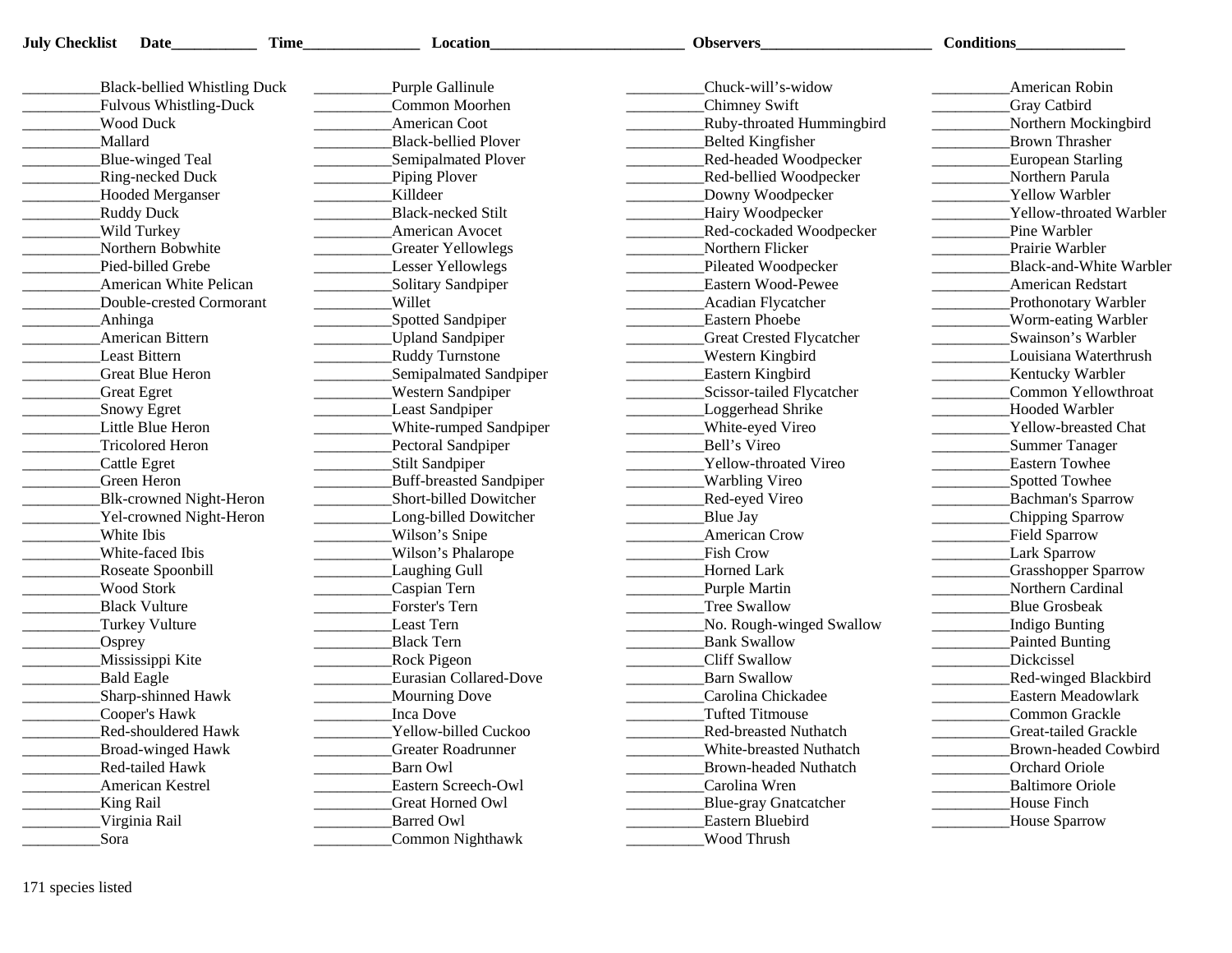| <b>August Checklist</b> | Date_                        | <b>Time</b> | <b>Location</b>                | Observers                                    | <b>Conditions</b>             |
|-------------------------|------------------------------|-------------|--------------------------------|----------------------------------------------|-------------------------------|
|                         | Black-bellied Whistling Duck |             | American Coot                  | Chimney Swift                                | <b>Brown Thrasher</b>         |
|                         | Fulvous Whistling-Duck       |             | <b>Black-bellied Plover</b>    | _Ruby-throated Hummingbird                   | European Starling             |
| Canada Goose            |                              |             | Semipalmated Plover            | Belted Kingfisher                            | Northern Parula               |
|                         |                              |             |                                |                                              |                               |
| <b>Wood Duck</b>        |                              |             | Piping Plover                  | Red-headed Woodpecker                        | Blue-winged Warbler           |
| Mallard                 |                              |             | <b>Killdeer</b>                | _Red-bellied Woodpecker                      | Yellow Warbler                |
| Blue-winged Teal        |                              |             | Black-necked Stilt             | Downy Woodpecker                             | Magnolia Warbler              |
| Northern Shoveler       |                              |             | American Avocet                | Hairy Woodpecker                             | Black-throated Green Warbler  |
| Northern Pintail        |                              |             | Greater Yellowlegs             | _Red-cockaded Woodpecker                     | Yellow-throated Warbler       |
|                         | Green-winged Teal            |             | Lesser Yellowlegs              | Northern Flicker                             | Pine Warbler                  |
| Ring-necked Duck        |                              |             | Solitary Sandpiper             | Pileated Woodpecker                          | Prairie Warbler               |
|                         | Hooded Merganser             |             | <b>Willet</b>                  | Eastern Wood-Pewee                           | Black-and-White Warbler       |
| Ruddy Duck              |                              |             | Spotted Sandpiper              | Yellow-bellied Flycatcher                    | <b>American Redstart</b>      |
| Wild Turkey             |                              |             | <b>Upland Sandpiper</b>        | Acadian Flycatcher                           | Prothonotary Warbler          |
|                         | Northern Bobwhite            |             | Marbled Godwit                 | Alder Flycatcher                             | Worm-eating Warbler           |
| Pied-billed Grebe       |                              |             | <b>Ruddy Turnstone</b>         | Willow Flycatcher                            | Swainson's Warbler            |
|                         | American White Pelican       |             | Red Knot                       | Least Flycatcher                             | Ovenbird                      |
|                         | Double-crested Cormorant     |             | Sanderling                     | Eastern Phoebe                               | Northern Waterthrush          |
| Anhinga                 |                              |             | Semipalmated Sandpiper         | <b>Great Crested Flycatcher</b>              | Louisiana Waterthrush         |
| American Bittern        |                              |             | <b>Western Sandpiper</b>       | Western Kingbird                             | Kentucky Warbler              |
| <b>Least Bittern</b>    |                              |             | Least Sandpiper                | <b>Eastern Kingbird</b>                      | Mourning Warbler              |
| Great Blue Heron        |                              |             | White-rumped Sandpiper         | Scissor-tailed Flycatcher                    | Common Yellowthroat           |
| <b>Great Egret</b>      |                              |             | Pectoral Sandpiper             | Loggerhead Shrike                            | <b>Hooded Warbler</b>         |
| Snowy Egret             |                              |             | Dunlin                         | White-eyed Vireo                             | Wilson's Warbler              |
| Little Blue Heron       |                              |             | Stilt Sandpiper                | Bell's Vireo                                 | Canada Warbler                |
| Tricolored Heron        |                              |             | <b>Buff-breasted Sandpiper</b> | Yellow-throated Vireo                        | Yellow-breasted Chat          |
| Cattle Egret            |                              |             | Short-billed Dowitcher         | Warbling Vireo                               | Summer Tanager                |
| Green Heron             |                              |             | Long-billed Dowitcher          | Red-eyed Vireo                               | Eastern Towhee                |
|                         | Blk-crowned Night-Heron      |             | Wilson's Snipe                 | Blue Jay                                     | Spotted Towhee                |
|                         | Yel-crowned Night-Heron      |             | Wilson's Phalarope             | American Crow                                | Bachman's Sparrow             |
| White Ibis              |                              |             | Laughing Gull                  | <b>Fish Crow</b>                             | Chipping Sparrow              |
| White-faced Ibis        |                              |             | Ring-billed Gull               | Horned Lark                                  | Field Sparrow                 |
| Roseate Spoonbill       |                              |             | Caspian Tern                   | Purple Martin                                | Lark Sparrow                  |
| <b>Wood Stork</b>       |                              |             | Forster's Tern                 | Tree Swallow                                 | <b>Grasshopper Sparrow</b>    |
| <b>Black Vulture</b>    |                              |             | Least Tern                     | No. Rough-winged Swallow                     | White-throated Sparrow        |
| Turkey Vulture          |                              |             | Black Tern                     | Bank Swallow                                 | Northern Cardinal             |
|                         |                              |             |                                | Cliff Swallow                                | Blue Grosbeak                 |
| $\sqrt{\text{Osprey}}$  |                              |             | <b>Rock Pigeon</b>             | <b>Barn Swallow</b>                          |                               |
| Mississippi Kite        |                              |             | Eurasian Collared-Dove         |                                              | Indigo Bunting                |
| <b>Bald Eagle</b>       |                              |             | Mourning Dove                  | Carolina Chickadee<br><b>Tufted Titmouse</b> | Painted Bunting<br>Dickcissel |
|                         | Sharp-shinned Hawk           |             | Inca Dove                      |                                              |                               |
| Cooper's Hawk           |                              |             | Black-billed Cuckoo            | Red-breasted Nuthatch                        | <b>Red-winged Blackbird</b>   |
|                         | Red-shouldered Hawk          |             | Yellow-billed Cuckoo           | White-breasted Nuthatch                      | Eastern Meadowlark            |
|                         | Broad-winged Hawk            |             | Greater Roadrunner             | Brown-headed Nuthatch                        | Common Grackle                |
| <b>Red-tailed Hawk</b>  |                              |             | Barn Owl                       | Carolina Wren                                | Great-tailed Grackle          |
| American Kestrel        |                              |             | Eastern Screech-Owl            | Blue-gray Gnatcatcher                        | <b>Brown-headed Cowbird</b>   |
| King Rail               |                              |             | Great Horned Owl               | Eastern Bluebird                             | Orchard Oriole                |
| Virginia Rail           |                              |             | Barred Owl                     | Wood Thrush                                  | <b>Baltimore Oriole</b>       |
| Sora                    |                              |             | Common Nighthawk               | American Robin                               | House Finch                   |
| Purple Gallinule        |                              |             | Chuck-will's-widow             | <b>Gray Catbird</b>                          | American Goldfinch            |
|                         | Common Moorhen               |             | Whip-poor-will                 | Northern Mockingbird                         | House Sparrow                 |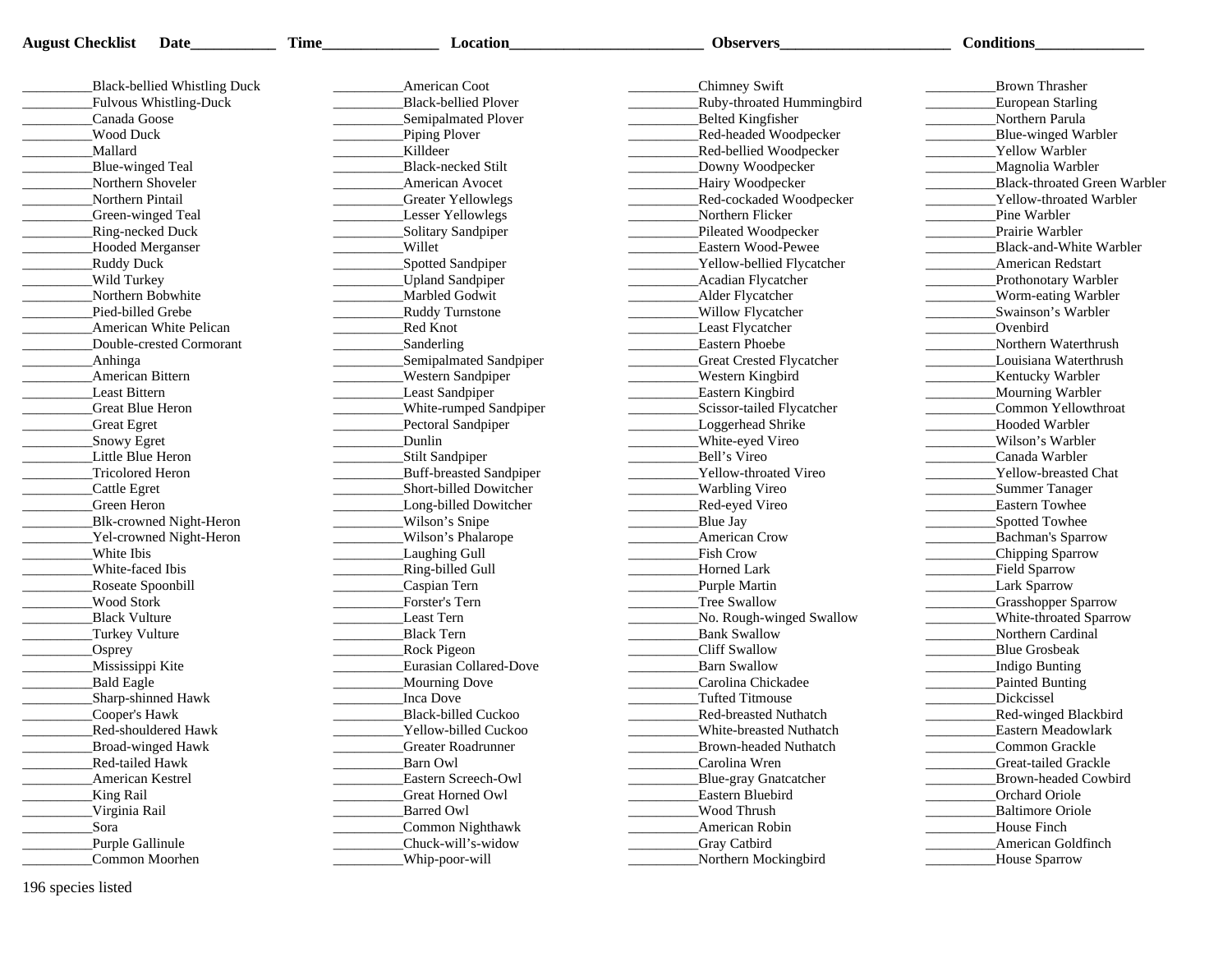| <b>September Checklist</b><br>Date | Time                                                                                                                                                                                                                                                                                                                                                                                                                                              | Location                                          | <b>Observers</b>                            | <b>Conditions</b>                                                      |
|------------------------------------|---------------------------------------------------------------------------------------------------------------------------------------------------------------------------------------------------------------------------------------------------------------------------------------------------------------------------------------------------------------------------------------------------------------------------------------------------|---------------------------------------------------|---------------------------------------------|------------------------------------------------------------------------|
|                                    |                                                                                                                                                                                                                                                                                                                                                                                                                                                   |                                                   |                                             |                                                                        |
| Blk-bellied Whistling Duck         | American Kestrel                                                                                                                                                                                                                                                                                                                                                                                                                                  | Forster's Tern                                    | Philadelphia Vireo                          | Swainson's Warbler                                                     |
| Fulvous Whistling-Duck             | Merlin                                                                                                                                                                                                                                                                                                                                                                                                                                            | Least Tern                                        | Red-eyed Vireo                              | Ovenbird                                                               |
| Cackling Goose                     | Peregrine Falcon                                                                                                                                                                                                                                                                                                                                                                                                                                  | Sooty Tern                                        | Blue Jay                                    | Northern Waterthrush                                                   |
| Canada Goose                       | Yellow Rail                                                                                                                                                                                                                                                                                                                                                                                                                                       | <b>Black Tern</b>                                 | American Crow                               | Louisiana Waterthrush                                                  |
| Wood Duck                          | King Rail                                                                                                                                                                                                                                                                                                                                                                                                                                         | <b>Rock Pigeon</b>                                | <b>Fish Crow</b>                            | <b>Kentucky Warbler</b>                                                |
| American Wigeon                    | Virginia Rail                                                                                                                                                                                                                                                                                                                                                                                                                                     | Eurasian Collared-Dove                            | Horned Lark                                 | _Mourning Warbler                                                      |
| Mallard                            | Sora                                                                                                                                                                                                                                                                                                                                                                                                                                              | Mourning Dove                                     | Purple Martin                               | Common Yellowthroat                                                    |
| Blue-winged Teal                   | Purple Gallinule                                                                                                                                                                                                                                                                                                                                                                                                                                  | <b>Inca Dove</b>                                  | Tree Swallow                                | <b>Hooded Warbler</b>                                                  |
| Northern Shoveler                  | Common Moorhen                                                                                                                                                                                                                                                                                                                                                                                                                                    | Common Ground-Dove                                | No. Rough-winged Swallow                    | Wilson's Warbler                                                       |
| Northern Pintail                   | American Coot                                                                                                                                                                                                                                                                                                                                                                                                                                     | <b>Black-billed Cuckoo</b>                        | Bank Swallow                                | Canada Warbler                                                         |
| Green-winged Teal                  | <b>Black-bellied Plover</b>                                                                                                                                                                                                                                                                                                                                                                                                                       | _Yellow-billed Cuckoo                             | <b>Cliff Swallow</b>                        | _Yellow-breasted Chat                                                  |
| Canvasback                         | American Golden Plover                                                                                                                                                                                                                                                                                                                                                                                                                            | <b>Greater Roadrunner</b>                         | Barn Swallow                                | Summer Tanager                                                         |
| <b>Ring-necked Duck</b>            | Semipalmated Plover                                                                                                                                                                                                                                                                                                                                                                                                                               | Barn Owl                                          | Carolina Chickadee                          | Scarlet Tanager                                                        |
| Lesser Scaup                       | Piping Plover                                                                                                                                                                                                                                                                                                                                                                                                                                     | Eastern Screech-Owl                               | Tufted Titmouse                             | Eastern Towhee                                                         |
| Hooded Merganser                   | Killdeer                                                                                                                                                                                                                                                                                                                                                                                                                                          | Great Horned Owl                                  | Red-breasted Nuthatch                       | Bachman's Sparrow                                                      |
| <b>Ruddy Duck</b>                  | Black-necked Stilt                                                                                                                                                                                                                                                                                                                                                                                                                                | Barred Owl                                        | White-breasted Nuthatch                     | Chipping Sparrow                                                       |
| Wild Turkey                        | <b>American Avocet</b>                                                                                                                                                                                                                                                                                                                                                                                                                            | Common Nighthawk                                  | Brown-headed Nuthatch                       | _Clay-colored Sparrow                                                  |
| Northern Bobwhite                  | Greater Yellowlegs                                                                                                                                                                                                                                                                                                                                                                                                                                | Chuck-will's-widow                                | Carolina Wren                               | Field Sparrow                                                          |
| Pied-billed Grebe                  | Lesser Yellowlegs                                                                                                                                                                                                                                                                                                                                                                                                                                 | Whip-poor-will                                    | House Wren                                  | Lark Sparrow<br>$\frac{1}{2}$ . The set of $\mathcal{O}(\mathbb{R}^d)$ |
| American White Pelican             | Solitary Sandpiper<br>$\sim$ 100 $\mu$                                                                                                                                                                                                                                                                                                                                                                                                            | Chimney Swift                                     | Sedge Wren                                  | Savannah Sparrow                                                       |
| Double-crested Cormorant           | Willet                                                                                                                                                                                                                                                                                                                                                                                                                                            | Ruby-throated Hummingbird                         | Marsh Wren                                  | _Grasshopper Sparrow                                                   |
| Anhinga                            | Spotted Sandpiper                                                                                                                                                                                                                                                                                                                                                                                                                                 | Rufous Hummingbird                                | <b>Ruby-crowned Kinglet</b>                 | Nelson's Sharp-tailed Sp.                                              |
| American Bittern                   | <b>Upland Sandpiper</b><br>$\begin{tabular}{ccccc} \multicolumn{2}{c }{\textbf{1} & \textbf{2} & \textbf{3} & \textbf{4} & \textbf{5} & \textbf{5} & \textbf{6} & \textbf{6} & \textbf{7} & \textbf{8} & \textbf{8} & \textbf{9} & \textbf{10} & \textbf{10} & \textbf{10} & \textbf{10} & \textbf{10} & \textbf{10} & \textbf{10} & \textbf{10} & \textbf{10} & \textbf{10} & \textbf{10} & \textbf{10} & \textbf{10} & \textbf{10} & \textbf{1$ | <b>Belted Kingfisher</b>                          | Blue-gray Gnatcatcher                       | Lincoln's Sparrow                                                      |
| <b>Least Bittern</b>               | Long-billed Curlew                                                                                                                                                                                                                                                                                                                                                                                                                                | Red-headed Woodpecker                             | Eastern Bluebird                            | Swamp Sparrow                                                          |
| Great Blue Heron                   | Marbled Godwit                                                                                                                                                                                                                                                                                                                                                                                                                                    | Red-bellied Woodpecker                            | Swainson's Thrush                           | White-throated Sparrow                                                 |
| Great Egret                        | <b>Ruddy Turnstone</b>                                                                                                                                                                                                                                                                                                                                                                                                                            | Yellow-bellied Sapsucker                          | Wood Thrush                                 | Northern Cardinal                                                      |
| Snowy Egret                        | Red Knot                                                                                                                                                                                                                                                                                                                                                                                                                                          | Downy Woodpecker                                  | American Robin                              | Rose-breasted Grosbeak                                                 |
| Little Blue Heron                  | _Sanderling                                                                                                                                                                                                                                                                                                                                                                                                                                       | Hairy Woodpecker                                  | <b>Gray Catbird</b>                         | Blue Grosbeak                                                          |
| <b>Tricolored Heron</b>            | Semipalmated Sandpiper                                                                                                                                                                                                                                                                                                                                                                                                                            | Red-cockaded Woodpecker                           | Northern Mockingbird                        | _Indigo Bunting                                                        |
| Cattle Egret                       | <b>Western Sandpiper</b>                                                                                                                                                                                                                                                                                                                                                                                                                          | Northern Flicker                                  | <b>Brown Thrasher</b>                       | Painted Bunting                                                        |
| Green Heron                        | Least Sandpiper                                                                                                                                                                                                                                                                                                                                                                                                                                   | Pileated Woodpecker                               | <b>European Starling</b>                    | Dickcissel                                                             |
| Blk-crowned Night-Heron            | White-rumped Sandpiper                                                                                                                                                                                                                                                                                                                                                                                                                            | Olive-sided Flycatcher                            | Northern Parula                             | Bobolink                                                               |
| <b>Yel-crowned Night-Heron</b>     | Baird's Sandpiper                                                                                                                                                                                                                                                                                                                                                                                                                                 | Eastern Wood-Pewee                                | Blue-winged Warbler                         | _Red-winged Blackbird                                                  |
| White Ibis                         | Pectoral Sandpiper                                                                                                                                                                                                                                                                                                                                                                                                                                | Yellow-bellied Flycatcher                         | Tennessee Warbler                           | Eastern Meadowlark                                                     |
| White-faced Ibis                   | Dunlin                                                                                                                                                                                                                                                                                                                                                                                                                                            |                                                   |                                             |                                                                        |
| Roseate Spoonbill                  | Stilt Sandpiper                                                                                                                                                                                                                                                                                                                                                                                                                                   | Acadian Flycatcher<br>Alder Flycatcher            | Orange-crowned Warbler<br>Nashville Warbler | Common Grackle<br>Great-tailed Grackle                                 |
| Wood Stork                         |                                                                                                                                                                                                                                                                                                                                                                                                                                                   |                                                   | <b>Yellow Warbler</b>                       |                                                                        |
| <b>Black Vulture</b>               | <b>Buff-breasted Sandpiper</b><br>Short-billed Dowitcher                                                                                                                                                                                                                                                                                                                                                                                          | Willow Flycatcher<br>Least Flycatcher             | Magnolia Warbler                            | Brown-headed Cowbird                                                   |
|                                    |                                                                                                                                                                                                                                                                                                                                                                                                                                                   | <b>Contract Contract</b>                          |                                             | Orchard Oriole                                                         |
| Turkey Vulture                     | Long-billed Dowitcher                                                                                                                                                                                                                                                                                                                                                                                                                             | Eastern Phoebe<br><b>Great Crested Flycatcher</b> | Yellow-rumped Warbler                       | <b>Baltimore Oriole</b>                                                |
| _Osprey                            | Wilson's Snipe                                                                                                                                                                                                                                                                                                                                                                                                                                    |                                                   | Blk-throated Green Warbler                  | House Finch                                                            |
| Mississippi Kite                   | American Woodcock                                                                                                                                                                                                                                                                                                                                                                                                                                 | Western Kingbird                                  | Blackburnian Warbler                        | American Goldfinch                                                     |
| <b>Bald Eagle</b>                  | Wilson's Phalarope                                                                                                                                                                                                                                                                                                                                                                                                                                | Eastern Kingbird                                  | Yellow-throated Warbler                     | House Sparrow                                                          |
| Northern Harrier                   | Laughing Gull                                                                                                                                                                                                                                                                                                                                                                                                                                     | Scissor-tailed Flycatcher                         | Pine Warbler                                |                                                                        |
| Sharp-shinned Hawk                 | Franklin's Gull                                                                                                                                                                                                                                                                                                                                                                                                                                   | Loggerhead Shrike                                 | Prairie Warbler                             |                                                                        |
| Cooper's Hawk                      | Ring-billed Gull                                                                                                                                                                                                                                                                                                                                                                                                                                  | White-eyed Vireo                                  | Palm Warbler                                |                                                                        |
| Red-shouldered Hawk                | Herring Gull                                                                                                                                                                                                                                                                                                                                                                                                                                      | Bell's Vireo                                      | Black-and-White Warbler                     |                                                                        |
| <b>Broad-winged Hawk</b>           | Sabine's Gull                                                                                                                                                                                                                                                                                                                                                                                                                                     | Yellow-throated Vireo                             | American Redstart                           |                                                                        |
| Swainson's Hawk                    | Caspian Tern                                                                                                                                                                                                                                                                                                                                                                                                                                      | Blue-headed Vireo                                 | Prothonotary Warbler                        |                                                                        |
| Red-tailed Hawk                    | Common Tern                                                                                                                                                                                                                                                                                                                                                                                                                                       | <b>Warbling Vireo</b>                             | Worm-eating Warbler                         |                                                                        |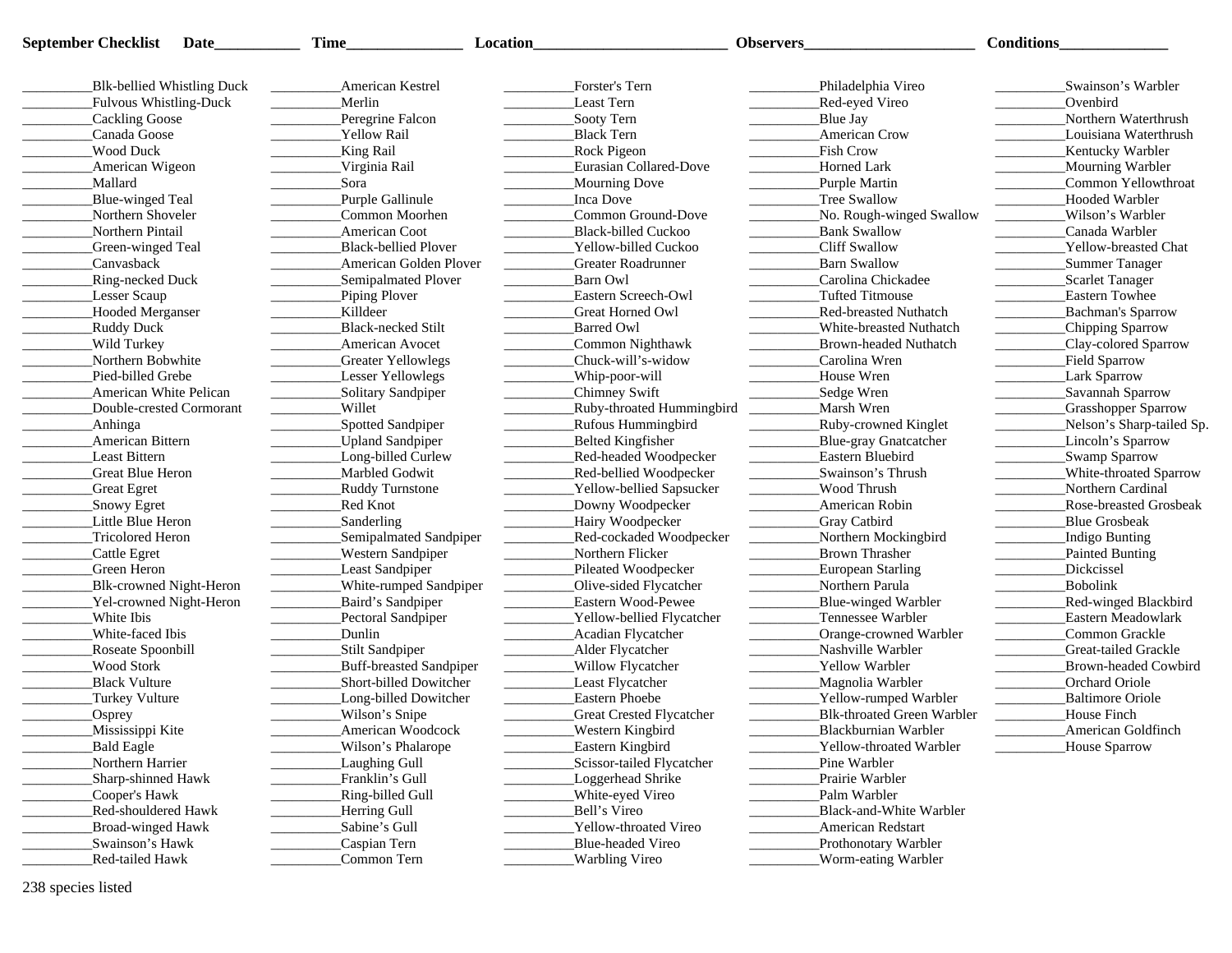| <b>October Checklist</b> | Date                               | Time_                                  | Location               |                           | <b>Observers</b>            | <b>Conditions</b>                        |
|--------------------------|------------------------------------|----------------------------------------|------------------------|---------------------------|-----------------------------|------------------------------------------|
|                          | <b>Greater White-fronted Goose</b> | Turkey Vulture                         |                        | Sabine's Gull             | American Crow               | <b>American Redstart</b>                 |
| <b>Snow Goose</b>        |                                    | $\sqrt{\text{Osprey}}$                 |                        | Caspian Tern              | <b>Fish Crow</b>            | Prothonotary Warbler                     |
| Ross's Goose             |                                    | Bald Eagle                             |                        | Common Tern               | Horned Lark                 | Worm-eating Warbler                      |
| Cackling Goose           |                                    | Northern Harrier                       |                        | Forster's Tern            | Tree Swallow                | Ovenbird                                 |
| Canada Goose             |                                    | Sharp-shinned Hawk                     |                        | <b>Rock Pigeon</b>        | No. Rough-winged Swallow    | Northern Waterthrush                     |
| <b>Wood Duck</b>         |                                    | Cooper's Hawk                          |                        | Eurasian Collared-Dove    | <b>Barn Swallow</b>         | <b>Kentucky Warbler</b>                  |
| Gadwall                  |                                    | Red-shouldered Hawk                    |                        | Mourning Dove             | Carolina Chickadee          | _Mourning Warbler                        |
| American Wigeon          |                                    | <b>Broad-winged Hawk</b>               |                        | Inca Dove                 | <b>Tufted Titmouse</b>      | Common Yellowthroat                      |
| Mallard                  |                                    | Red-tailed Hawk                        |                        | Common Ground-Dove        | Red-breasted Nuthatch       | Hooded Warbler                           |
| Blue-winged Teal         |                                    | Rough-legged Hawk                      |                        | Black-billed Cuckoo       | White-breasted Nuthatch     | Wilson's Warbler                         |
| Northern Shoveler        |                                    | American Kestrel                       |                        | Yellow-billed Cuckoo      | Brown-headed Nuthatch       | Canada Warbler                           |
| Northern Pintail         |                                    | Merlin                                 |                        | <b>Greater Roadrunner</b> | <b>Brown Creeper</b>        | Summer Tanager                           |
| Green-winged Teal        |                                    | Peregrine Falcon                       |                        | Barn Owl                  | Carolina Wren               | Scarlet Tanager                          |
| Canvasback               |                                    | Yellow Rail                            |                        | Eastern Screech-Owl       | Bewick's Wren               | <b>Eastern Towhee</b>                    |
| Redhead                  |                                    | <b>Black Rail</b>                      |                        | Great Horned Owl          | House Wren                  | Bachman's Sparrow                        |
| <b>Ring-necked Duck</b>  |                                    | King Rail                              |                        | <b>Barred Owl</b>         | Winter Wren                 | _Chipping Sparrow                        |
| Lesser Scaup             |                                    | Virginia Rail                          |                        | Common Nighthawk          | Sedge Wren                  | _Clay-colored Sparrow                    |
| Surf Scoter              |                                    | Sora                                   |                        | Whip-poor-will            | Marsh Wren                  | Field Sparrow                            |
| White-winged Scoter      |                                    | Common Moorhen                         |                        | Chimney Swift             | Golden-crowned Kinglet      | Lark Sparrow                             |
| Bufflehead               |                                    | <b>American Coot</b>                   |                        | Ruby-throated Hummingbird | _Ruby-crowned Kinglet       | _Savannah Sparrow                        |
| Hooded Merganser         |                                    | <b>Black-bellied Plover</b>            |                        | <b>Rufous Hummingbird</b> | Blue-gray Gnatcatcher       | <b>Grasshopper Sparrow</b>               |
|                          | <b>Red-breasted Merganser</b>      |                                        | American Golden Plover | Belted Kingfisher         | Eastern Bluebird            | _Henslow's Sparrow                       |
| Ruddy Duck               |                                    | Semipalmated Plover                    |                        | Red-headed Woodpecker     | Gray-cheeked Thrush         | LeConte's Sparrow                        |
| Wild Turkey              |                                    | Piping Plover                          |                        | Red-bellied Woodpecker    | Swainson's Thrush           | Nelson's Sharp-tailed Sp.                |
| Northern Bobwhite        |                                    | Killdeer                               |                        | Yellow-bellied Sapsucker  | Hermit Thrush               | Fox Sparrow                              |
| Common Loon              |                                    | <b>Black-necked Stilt</b>              |                        | Downy Woodpecker          | Wood Thrush                 | Song Sparrow<br><b>Contract Contract</b> |
| Pied-billed Grebe        |                                    | American Avocet                        |                        | Hairy Woodpecker          | American Robin              | Lincoln's Sparrow                        |
| <b>Horned Grebe</b>      |                                    | Greater Yellowlegs                     |                        | Red-cockaded Woodpecker   | <b>Gray Catbird</b>         | _Swamp Sparrow                           |
| <b>Eared Grebe</b>       |                                    | Lesser Yellowlegs                      |                        | Northern Flicker          | Northern Mockingbird        | White-throated Sparrow                   |
|                          | American White Pelican             | Solitary Sandpiper<br>$\sim$ 100 $\mu$ |                        | Pileated Woodpecker       | Brown Thrasher              | White-crowned Sparrow                    |
| <b>Brown Pelican</b>     |                                    | Spotted Sandpiper                      |                        | Olive-sided Flycatcher    | <b>European Starling</b>    | Dark-eyed Junco                          |
| Neotropic Cormorant      |                                    | <b>Upland Sandpiper</b>                |                        | Eastern Wood-Pewee        | <b>American Pipit</b>       | Northern Cardinal                        |
|                          | Double-crested Cormorant           |                                        | Semipalmated Sandpiper | Yellow-bellied Flycatcher | Cedar Waxwing               | Rose-breasted Grosbeak                   |
| Anhinga                  |                                    | <b>Western Sandpiper</b>               |                        | Acadian Flycatcher        | Blue-winged Warbler         | Blue Grosbeak                            |
| American Bittern         |                                    | Least Sandpiper                        |                        | Alder Flycatcher          | Golden-winged Warbler       | Indigo Bunting                           |
| <b>Great Blue Heron</b>  |                                    | Pectoral Sandpiper                     |                        | Willow Flycatcher         | Tennessee Warbler           | Painted Bunting                          |
| Great Egret              |                                    | Dunlin                                 |                        | Least Flycatcher          | Orange-crowned Warbler      | <b>Dickcissel</b>                        |
| Snowy Egret              |                                    | Stilt Sandpiper                        |                        | <b>Eastern Phoebe</b>     | Nashville Warbler           | Bobolink                                 |
| Little Blue Heron        |                                    | Short-billed Dowitcher                 |                        | Vermilion Flycatcher      | Northern Parula             | <b>Red-winged Blackbird</b>              |
| Tricolored Heron         |                                    | Long-billed Dowitcher                  |                        | <b>Eastern Kingbird</b>   | <b>Yellow Warbler</b>       | Eastern Meadowlark                       |
| Cattle Egret             |                                    | Wilson's Snipe                         |                        | Scissor-tailed Flycatcher | Chestnut-sided Warbler      | Common Grackle                           |
| Green Heron              |                                    | <b>American Woodcock</b>               |                        | Loggerhead Shrike         | Magnolia Warbler            | Great-tailed Grackle                     |
|                          | Blk-crowned Night-Heron            | Wilson's Phalarope                     |                        | White-eyed Vireo          | Black-throated Blue Warbler | Brown-headed Cowbird                     |
|                          | Yel-crowned Night-Heron            | Long-tailed Jaeger                     |                        | Yellow-throated Vireo     | Yellow-rumped Warbler       | <b>Baltimore Oriole</b>                  |
| White Ibis               |                                    | Laughing Gull                          |                        | Blue-headed Vireo         | Blk-throated Green Warbler  | Purple Finch                             |
| White-faced Ibis         |                                    | Franklin's Gull                        |                        | <b>Warbling Vireo</b>     | Yellow-throated Warbler     | House Finch                              |
| Roseate Spoonbill        |                                    | Bonaparte's Gull                       |                        | Philadelphia Vireo        | Pine Warbler                | American Goldfinch                       |
| <b>Wood Stork</b>        |                                    | Ring-billed Gull                       |                        | Red-eyed Vireo            | Palm Warbler                | House Sparrow                            |
| <b>Black Vulture</b>     |                                    | Herring Gull                           |                        | Blue Jay                  | Blk-and-White Warbler       |                                          |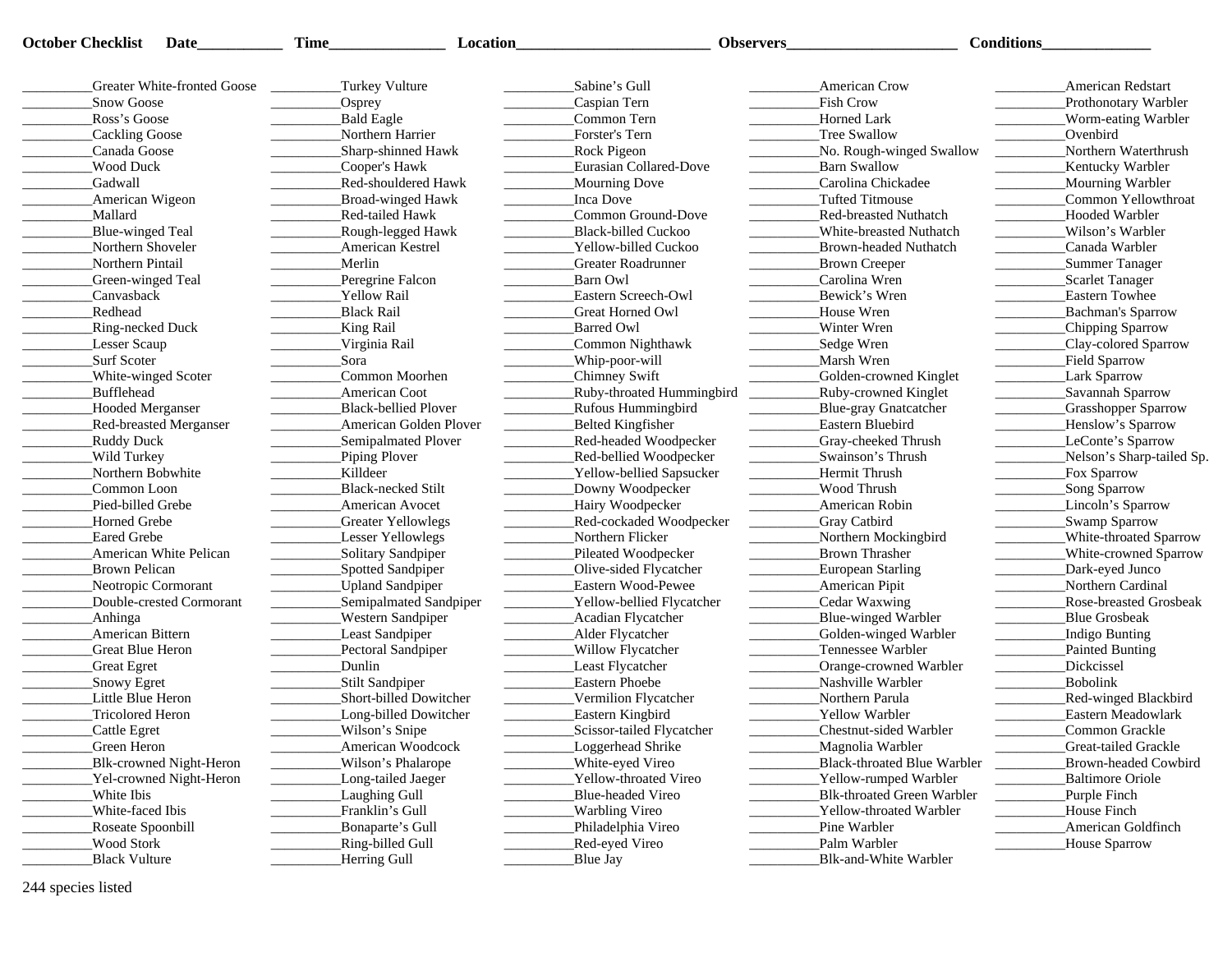| November Checklist<br>Date    | Time                                      | Location                     | <b>Observers</b>            | Conditions             |
|-------------------------------|-------------------------------------------|------------------------------|-----------------------------|------------------------|
| Greater White-fronted Goose   | <b>Black Vulture</b>                      | White-winged Dove*           | _Sedge Wren                 | Dark-eyed Junco        |
| <b>Snow Goose</b>             | Turkey Vulture                            | Mourning Dove                | Marsh Wren                  | Lapland Longspur       |
| Ross's Goose                  | _Osprey                                   | Inca Dove                    | Golden-crowned Kinglet      | Northern Cardinal      |
| Cackling Goose                | <b>Bald Eagle</b>                         | Yellow-billed Cuckoo*        | Ruby-crowned Kinglet        | Indigo Bunting         |
| Canada Goose                  | Northern Harrier                          | Greater Roadrunner           | Blue-gray Gnatcatcher       | Red-winged Blackbird   |
| Wood Duck                     | Sharp-shinned Hawk                        | Barn Owl                     | Eastern Bluebird            | Eastern Meadowlark     |
| Gadwall                       | Cooper's Hawk                             | Eastern Screech-Owl          | Hermit Thrush               | Western Meadowlark     |
| American Wigeon               | Red-shouldered Hawk                       | Great Horned Owl             | Wood Thrush                 | Yellow-headed Blkbd*   |
| Mallard                       | Broad-winged Hawk*                        | <b>Barred Owl</b>            | American Robin              | <b>Rusty Blackbird</b> |
| Blue-winged Teal              | Red-tailed Hawk                           | Short-eared Owl              | Gray Catbird                | Brewer's Blackbird     |
| Northern Shoveler             | Golden Eagle*                             | Common Nighthawk             | Northern Mockingbird        | Common Grackle         |
| Northern Pintail              | <b>American Kestrel</b>                   | Ruby-throated Hummingbird    | Brown Thrasher              | Great-tailed Grackle   |
|                               |                                           |                              |                             | Brown-headed Cowbird   |
| Green-winged Teal             | Merlin                                    | Broad-tailed Hummingbird*    | European Starling           |                        |
| Canvasback                    | Peregrine Falcon                          | <b>Rufous Hummingbird</b>    | American Pipit              | Purple Finch           |
| Redhead                       | Virginia Rail                             | Ringed Kingfisher*           | Sprague's Pipit             | House Finch            |
| Ring-necked Duck              | Common Moorhen                            | Belted Kingfisher            | Cedar Waxwing               | Pine Siskin            |
| <b>Greater Scaup</b>          | American Coot                             | Red-headed Woodpecker        | Tennessee Warbler           | American Goldfinch     |
| Lesser Scaup                  | Black-bellied Plover*                     | Red-bellied Woodpecker       | Orange-crowned Warbler      | House Sparrow          |
| Surf Scoter*                  | American Golden Plover                    | Yellow-bellied Sapsucker     | Nashville Warbler           |                        |
| <b>Black Scoter*</b>          | Semipalmated Plover*                      | Downy Woodpecker             | Tropical Parula*            |                        |
| Bufflehead                    | Killdeer                                  | Hairy Woodpecker             | <b>Yellow Warbler</b>       |                        |
| Common Goldeneye              | <b>Black-necked Stilt</b>                 | Red-cockaded Woodpecker      | Magnolia Warbler            |                        |
| Hooded Merganser              | American Avocet                           | Northern Flicker             | Yellow-rumped Warbler       |                        |
| _Common Merganser*            | Greater Yellowlegs                        | Pileated Woodpecker          | Blk-throated Green Warbler  |                        |
| <b>Red-breasted Merganser</b> | Lesser Yellowlegs                         | Eastern Wood-Pewee           | Yellow-throated Warbler*    |                        |
| Ruddy Duck                    | Willet*                                   | Eastern Phoebe               | Pine Warbler                |                        |
| Wild Turkey                   | Spotted Sandpiper                         | Vermilion Flycatcher         | Palm Warbler                |                        |
| Northern Bobwhite             | Least Sandpiper                           | Scissor-tailed Flycatcher    | Blk-and-White Warbler*      |                        |
| Common Loon                   | Pectoral Sandpiper                        | Loggerhead Shrike            | <b>Mourning Warbler</b>     |                        |
| Pied-billed Grebe             | Dunlin                                    | White-eyed Vireo             | Common Yellowthroat         |                        |
| Horned Grebe                  | Short-billed Dowitcher                    | Blue-headed Vireo            | Summer Tanager              |                        |
| Eared Grebe                   | Long-billed Dowitcher                     | Blue Jay                     | Spotted Towhee*             |                        |
| Western Grebe*                | Wilson's Snipe                            | American Crow                | <b>Eastern Towhee</b>       |                        |
| American White Pelican        | American Woodcock                         | <b>Fish Crow</b>             | Chipping Sparrow            |                        |
| Double-crested Cormorant      | Pomarine Jaeger*                          | Horned Lark                  | <b>Field Sparrow</b>        |                        |
| _Anhinga                      | Parasitic Jaeger*                         | Tree Swallow                 | Vesper Sparrow              |                        |
| Great Blue Heron              | Franklin's Gull                           | No. Rough-winged Swallow     | Lark Sparrow                |                        |
| Great Egret                   | Bonaparte's Gull                          | Barn Swallow                 | Savannah Sparrow            |                        |
| Snowy Egret                   | Mew Gill8                                 | Carolina Chickadee           | Henslow's Sparrow           |                        |
| Little Blue Heron             | Ring-billed Gull                          | <b>Tufted Titmouse</b>       | LeConte's Sparrow           |                        |
| <b>Tricolored Heron</b>       | California Gull*                          | <b>Red-breasted Nuthatch</b> | Nelson's Sharp-tailed Sp.   |                        |
|                               |                                           | White-breasted Nuthatch      |                             |                        |
| Cattle Egret                  | Herring Gull<br>Lesser Black-backed Gull* |                              | Fox Sparrow<br>Song Sparrow |                        |
| Green Heron                   |                                           | Brown-headed Nuthatch        |                             |                        |
| Blk-crowned Night-Heron       | Black-legged Kittiwake*                   | <b>Brown Creeper</b>         | Lincoln's Sparrow           |                        |
| Yel-crowned Night-Heron       | Caspian Tern                              | Carolina Wren                | Swamp Sparrow               |                        |
| White Ibis                    | Forster's Tern                            | Bewick's Wren                | White-throated Sparrow      |                        |
| White-faced Ibis              | Rock Pigeon                               | House Wren                   | Harris's Sparrow            |                        |
| Roseate Spoonbill             | Eurasian Collared-Dove                    | Winter Wren                  | White-crowned Sparrow       |                        |